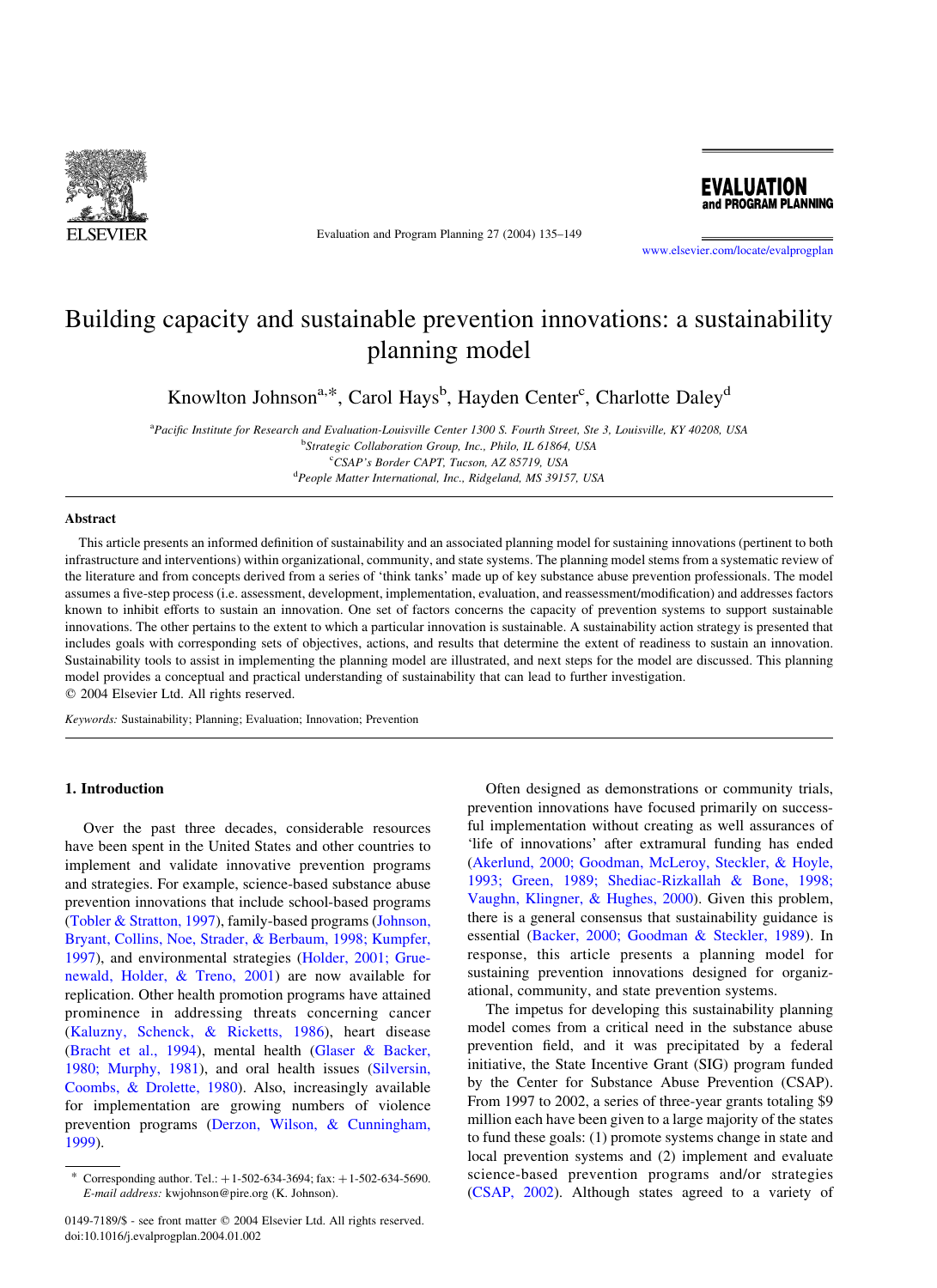CSAP conditions, one of which was to consider sustaining effective systemic changes and prevention interventions after federal funding ended, only a limited number of planning strategies and tools are yet available for grantees to use in making sustainability decisions. The sustainability model presented here stems from a systematic literature synthesis and information that emerged from a series of 'think tanks' involving key substance abuse prevention professionals who are affiliated with CSAPs Southeast Center for the Application of Prevention Technology (CAPT). Although this model has been developed in the substance abuse prevention field, we believe it can be generalized to other prevention areas.

First, we discuss the literature about sustainability and related terms. Second, we present a prevention-focused sustainability-planning model that highlights key factors relating to sustaining innovations and how to deal with them. Third, we discuss lessons learned and future steps for the model. This planning model is being presented to provide the impetus for further empirical investigation relating to the sustainability of prevention innovations.

## 2. Sustainability in perspective

Decision-makers involved in implementing an innovation must face the ultimate challenge of planning for the time when the implementation phase is completed. Clearly, not all innovations need to be continued because circumstances, people, situations, and problems change [\(Bracht](#page-12-0) [et al., 1994; Glaser, 1981](#page-12-0)). Further, an effectiveness evaluation may find that an innovation does not work outside of specific controlled conditions. Nevertheless, the continuation of an innovation must become a primary goal if evidence shows that it meets the needs of a targeted population.

In an effort to understand key differences and similarities regarding sustaining innovations after a trial or demonstration period, we conducted a systematic review of 105 articles, book chapters, and books. Sustainability literature was intentionally excluded if it did not address how to ensure continuation of innovations after a confined trial period. Although this review does not contain every sustainability-related publication, it does contain most of this literature.<sup>1</sup> (See [Johnson, Hays, Center, and Daley](#page-13-0) [\(2002\)](#page-13-0) for Sustainability Bibliography.)

We found a number of terms in the literature that address maintenance or continuation of an innovation. In total, there are eleven related terms, which include confirmation ([Rogers, 1995\)](#page-14-0), continuation ([McLaughlin, 1990\)](#page-14-0), dura-bility [\(Glaser and Backer, 1980\)](#page-13-0), incorporation [\(Bracht](#page-12-0) [et al., 1994\)](#page-12-0), institutionalization [\(Goodman and Steckler,](#page-13-0) [1987\)](#page-13-0), level of use [\(Hall and Hord, 2001](#page-13-0)), maintenance (e.g. [Butterfoss et al., 1998\)](#page-12-0), routinization ([Yin, 1979\)](#page-14-0), stabilization ([Brown & Flynn, 2002](#page-12-0)), sustainability ([Shediec-](#page-14-0)[Rizkallah & Bone, 1998](#page-14-0)), and sustained use ([Klingner,](#page-13-0) [Vaughn, Hughes, & Arguelles, 1999\)](#page-13-0). The terms *sustain*ability and institutionalization were the most frequently used, excluding sustainability development literature, which includes a voluminous body of literature on environmental sustainability [\(Farrell, 1999\)](#page-13-0) and institutionalism and relates to continuation of institutions like marriage, sexism, etc. ([Jepperson, 1991](#page-13-0)). Further, these two terms, which also appear most frequently in recent literature, have incorporated many of the key elements of other terms, especially routininization. The distinguishing characteristics of sustainability and institutionalization are as follows.

The definitions of both sustainability and institutionalization, although sometimes used interchangeably, have unique elements that were incorporated into our definition of sustainability, presented later. First, sustainability has been defined in a variety of ways, but continued ability of an innovation (infrastructure or program) to meet the needs of its stakeholders is central to the sustainability process ([Rissel, Finnegan, & Bracht, 1995; Shediac-Rizkallah &](#page-14-0) [Bone, 1998](#page-14-0)). In contrast, institutionalization refers to the long-term viability and integration of a new program within an organization [\(Goodman & Steckler, 1989](#page-13-0)). Thus, 'meeting the continual needs of stakeholders' vs. 'integration into business as usual' is one major distinction between the two terms.

Second, sustainability has been advanced as a global term to depict the continuation process that encompasses a diversity of forms that the process may take ([Shediac-](#page-14-0)[Rizkallah & Bone, 1998\)](#page-14-0); but no emphasis has been placed on measuring the extent of continuation. Institutionalization developers, however, have borrowed from earlier work concerning routinization [\(Yin, 1977, 1979](#page-14-0)) and typology of organizational subsystems (Katz  $&$  Kahn, 1978) to develop a measure of the degree of institutionalization [\(Barab,](#page-12-0) [Redman, & Froman, 1998; Goodman and Steckler, 1989;](#page-12-0) [Goodman, et al., 1993](#page-12-0)). What they have found is that the degree of institutionalization depends on the extent to which an innovation passes through these three stages: passage, cycle, and niche saturation (i.e. spread throughout the organization). [Yin \(1979\)](#page-14-0) recognized that passage, which occurs only once, represents a highly symbolic event such as putting into writing measurable objectives in a strategic plan. Passing through a cycle refers to repetitively reinforcing the importance of the innovation, for example, by including it in a line item budget year after year. [Goodman and Steckler \(1989\)](#page-13-0) use the word routine to refer

<sup>&</sup>lt;sup>1</sup> The review methodology involved the following five steps: (1) conducting a key word search (sustainability, institutionalization, capacity building, routinization, and diffusion) of selected databases (Article First, Psyc First, and Pub Med); (2) retrieving hard copy documents; (3) reviewing secondary references for additional publications; (4) conducting the review using specific criteria; and (5) constructing a summary table of review results. We examined: (a) the professions giving attention to continuation of innovations, (b) the terms used to depict continuation of innovations, (c) the differences and similarities in definitions, and (d) the stage models that included continuation of innovations in one or more stages of the change process.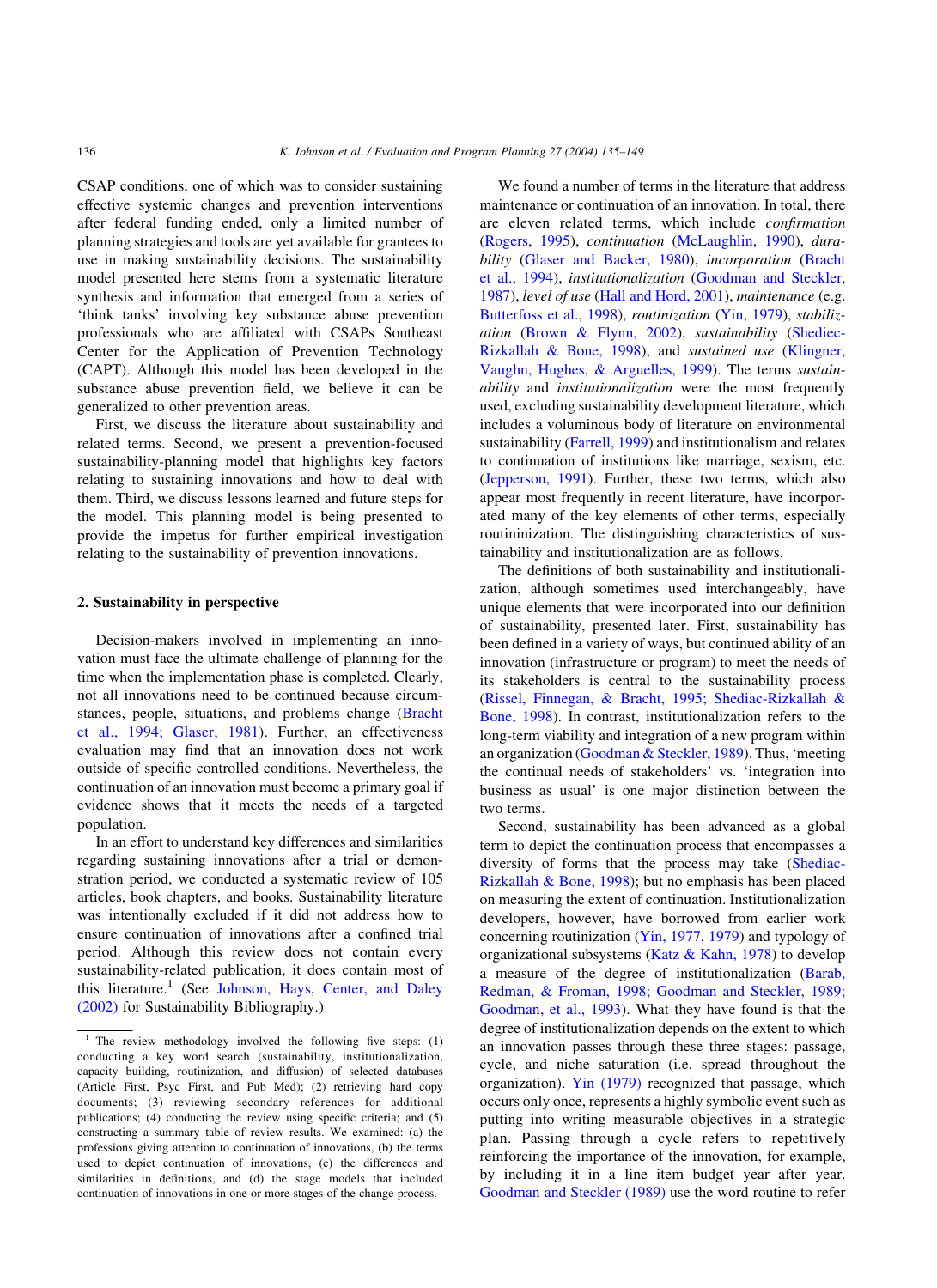to this stage. They also define niche saturation as the extent to which an innovation is integrated into all subsystems of an organization.

A third distinction between the uses of the two terms is setting. That is, sustainability is primarily used in the context of continuing programs in a community setting in the US or in developing projects in an international setting. Institutionalization, in comparison, refers to continuing a program primarily in an organizational setting in the US.

A final distinction worth noting is that the concept of sustainability has produced less rigorous empirical studies than has institutionalization, although there have been no seriously rigorous studies of causal modeling and randomized experiments reported in either literature. In our synthesis, we found that 37 percent of the sustainability documents  $(N = 27)$  were empirical, mostly including case studies, and 60% of the institutionalization documents  $(N = 20)$  were empirical, mostly including measurement construction and evaluation with weak designs. [Hall and](#page-13-0) [Hord \(2001\)](#page-13-0) have also constructed an instrument for measuring institutionalization in terms of the level of use of an innovation. Although there are no reports of the validity and reliability of this instrument, special training and certification are required before it can be used ([Loucks,](#page-13-0) [Newlove, & Hall, 1975\)](#page-13-0).

In contrast to differences in definitions, the literature is fairly consistent in presenting a conceptual view of moving an innovation to practice as part of a process of progressive steps or stages of decisions and actions that are temporal and ordered, and which follow adoption of an innovation ([Mayer](#page-14-0) [and Davidson, 2000\)](#page-14-0). Our literature review found 16 discrete stage models that included continuation of innovations beyond the implementation stage ([Backer,](#page-12-0) [2001; Beyer & Trice, 1978; Bracht et al., 1994; Brown &](#page-12-0) [Flynn, 2002; Edwards, Jumper-Thurman, Plested, Oetting,](#page-12-0) [& Swanson, 2000; Goodman & Steckler, 1989; Green &](#page-12-0) [Plsek, 2002; Hall & Hord, 2001; Huberman & Miles, 1984;](#page-12-0) [McCormick, Steckler, & McLeoy, 1994; McLaughlin,](#page-12-0) [1990; Parcel et al., 1989; Rogers, 1995; Rudd, Goldberg,](#page-12-0) [& Dietz, 1999; Scheirer, 1993; Wandersman, Imm, Chin](#page-12-0)[man, & Kaftarian, 2000\)](#page-12-0). Other than in [Goodman and](#page-13-0) [Steckler \(1989\),](#page-13-0) continuing an innovation past implementation was not the primary purpose of these stage models. While sustainability is typically placed toward the end of the change process, some suggest that sustainability activities should begin much earlier ([Brown & Flynn, 2002](#page-12-0)).

In summary, our review of the literature on sustainability and related terms revealed that sustainability and institutionalization (both of which have a number of distinguishing characteristics) are the dominant terms used to characterize continuation of innovations. Sustainability and related terms also usually appear in a stage model of change; the exceptions are the concepts of institutionalization and the level of use. Finally, most observers suggest that sustainability actions be considered after adoption of an innovation, although some do advocate

the development of a sustainability plan as part of the initial design process.

## 3. A sustainability planning model for prevention

## 3.1. Defining sustainability

From the list of 11 terms in the literature that defined the process of continuing an innovation beyond a trial or demonstration period, we selected sustainability as the overarching construct that is broad enough to incorporate the essential elements of the other constructs, especially institutionalization. [Shediac-Rizkallah and Bone \(1998\)](#page-14-0) categorized existing definitions in the literature into three categories that address these issues: (a) maintaining benefits achieved through an initial program, (b) continuing the program within an organization, and (c) building the capacity of the recipient community to continue a program. Using this categorization as a starting point, we define sustainability as 'the process of ensuring an adaptive prevention system and a sustainable innovation that can be integrated into ongoing operations to benefit diverse stakeholders.'

First, we view sustainability as a change process with specific sustainability action steps to strengthen system infrastructure and innovation attributes that are necessary to sustain a particular innovation. While the literature shows the change process to be a one-time and sequential process, we assume that it is ongoing and cyclical [\(Hall and Hord, 2001\)](#page-13-0).

Second, ensuring an adaptive prevention system is part of the sustainability process. The system must be receptive to change, thus creating an environment for innovations to adapt to the system, if necessary, to which they are introduced. Thus, one assumption is that adequate infrastructure capacity is a determinant of sustainability ([Altman, 1995; Goodman et al., 1998\)](#page-12-0). Depicting capacity-building as a determinant rather than an outcome departs from the literature reported by [Shediac-Rizkallah](#page-14-0) [and Bone \(1998\)](#page-14-0). Another assumption is that systems have a culture that may be resistant to change [\(Green, & Plsek,](#page-13-0) [2002; Hall & Hord, 2001](#page-13-0)). In these cases, capacity-building actions must be adapted to fit that reality.

Third, 'what is to be sustained' is innovation (i.e. that which is new to a prevention system). The innovations may include various things: (a) a new prevention program and strategy (e.g. school-based prevention program and policy change that targets substance abuse or violence) or (b) a new infrastructure element that provides support for a prevention program or strategy (e.g. an evaluation system, training curriculum, administrative policy, or expanded structure). We assume that ongoing innovations are essential for providing continual benefits to stakeholders ([Drucker, 1990\)](#page-13-0).

Fourth, a sustainable innovation is fully integrated into normal operations in that it has passed through the essential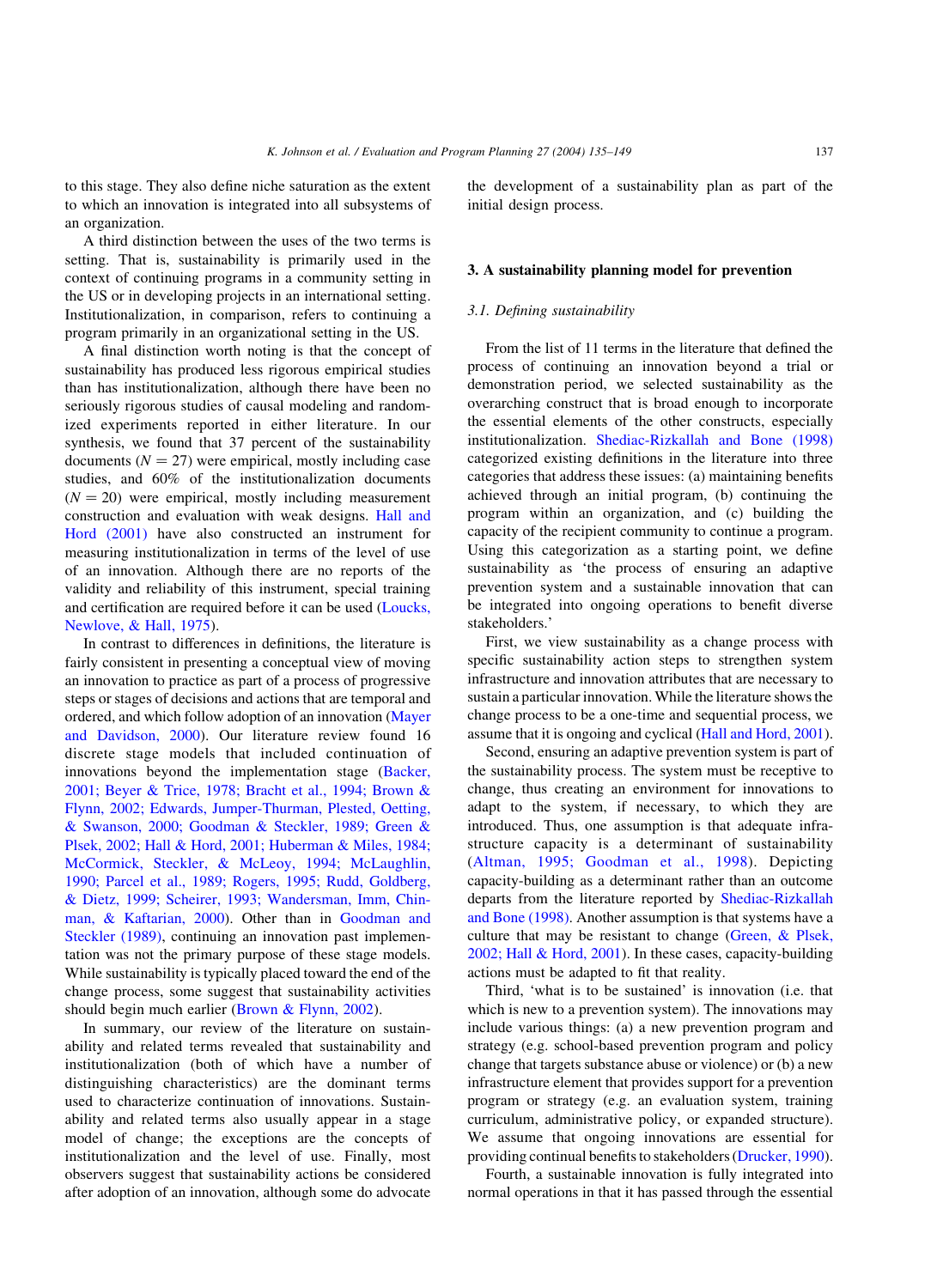cycles and passages [\(Yin, 1979; Goodman and Steckler,](#page-14-0) [1989\)](#page-14-0). Further, niche saturation should occur; that is, subsystems of the prevention system(s) that are directly affected by the innovations should be empowered to assume ownership of the innovation ([Bracht et al., 1994;](#page-12-0) [Wong, 1997\)](#page-12-0).

Fifth, a sustainable innovation should to be proven to be of benefit to the diverse stakeholders (users of the innovation) prior to adoption and after implementation in a target prevention system. That is, although it is normally not the case, an innovation should produce some scientific evidence prior to adoption that its long-term effects do benefit the targeted stakeholders. Further, there should be an evaluation during implementation of the innovation in the target prevention system to further demonstrate benefit to stakeholders. We assume that effective innovations are available through rigorous research demonstrations and trials such as substance abuse prevention [\(Tobler and](#page-14-0) [Stratton, 1997](#page-14-0)) and violence prevention programs [\(Derzon](#page-12-0) [et al., 1999](#page-12-0)). If not, a best practice can be substituted, and a rigorous evaluation would be essential during its implementation. The stakeholder groups are diverse, and they vary depending on the innovation. For example, with an infrastructure innovation like an administrative policy, the stakeholders would be decision-makers in specific segments of a prevention system or multiple prevention systems that are affected by the policy; for an innovative prevention program or strategy, the stakeholders would be targeted community adults or youth. Further, the groups of stakeholders will vary, depending upon whether the prevention system is at the organizational, community, state, or national level. It is assumed that these levels of a system (like a prevention system) can be interdependent and/or independent, depending on the type of innovation being sustained [\(Senge, 1998](#page-14-0)).

## 3.2. A conceptual view of the sustainability planning model

Given our definition of sustainability, Fig. 1 presents a conceptual view of a planning model for sustaining innovations. This conceptualization, which presents a prescriptive model based on a set of casual factors, is referred to in the evaluation literature as 'intervention (program) theory' [\(Bickman, 1987, 1990; Chen, 1990\)](#page-12-0).



Fig. 1. A conceptual view of the sustainability planning model. presented in column four.

[Johnson et al. \(1998\) and Johnson \(1999\)](#page-13-0) have further presented demonstrations of how an intervention theory can be tested.

Our extensive literature review found a number of capacity-building factors (i.e., type of structure and formal linkages, presence of champions for an innovation, effective leadership, resources, administrative policies and procedures, and expertise) that need to be addressed to sustain innovations. There are also known causal factors, which are attributes or characteristics of an innovation that heighten its potential to be sustained. These innovation attributes include alignment with needs, positive relationships among key implementers, successful implementation and effectiveness in the target prevention system(s), and ownership by prevention system stakeholders.

A sustainability action strategy is posited relating to infrastructure capacity-building and sustainable innovations that consist of a five-stage process: assessment, planning, implementation, evaluation, and reassessment and modification, if necessary. The degree of success of the sustainability actions produces an immediate outcome that we refer to as sustainability readiness, that is, adequate infrastructure and an innovation that has been confirmed as sustainable. Further, an adequate level of readiness will lead to achieving distal outcomes that define sustainability. These outcomes are (a) integration of an innovation (infrastructure, prevention program, or strategy) into normal operations of a given prevention system(s) at the organizational, community, state, or federal level and (b) key stakeholders' (decision-makers in the case of infrastructure innovations and citizens in the case of prevention innovations) benefits received as a result of the innovation. The relationship between innovation integration into a system and stakeholder benefits is reciprocal, noting that each outcome influences the other.

## 4. A sustainability planning model: a micro view

A micro view of our sustainability planning model is presented in [Tables 1 and 2,](#page-4-0) which follows a standard planning sequence [\(Cooksy, Gill, & Kelly, 2001; Wholey,](#page-12-0) [1979\)](#page-12-0). First, the two sets of factors (infrastructure capacitybuilding and sustainable innovation attributes) that are assumed to be causally associated with sustainability in our intervention theory are presented in column one of [Tables 1](#page-4-0) [and 2](#page-4-0), respectively. Second, based on our sustainability definition, two goals are formulated, each with five objectives that are associated with the respective factors presented in column two. Third, details of the action steps are displayed in column three in connection with each objective. Fourth, anticipated results from the sustainability actions that collectively define the extent of sustainability readiness are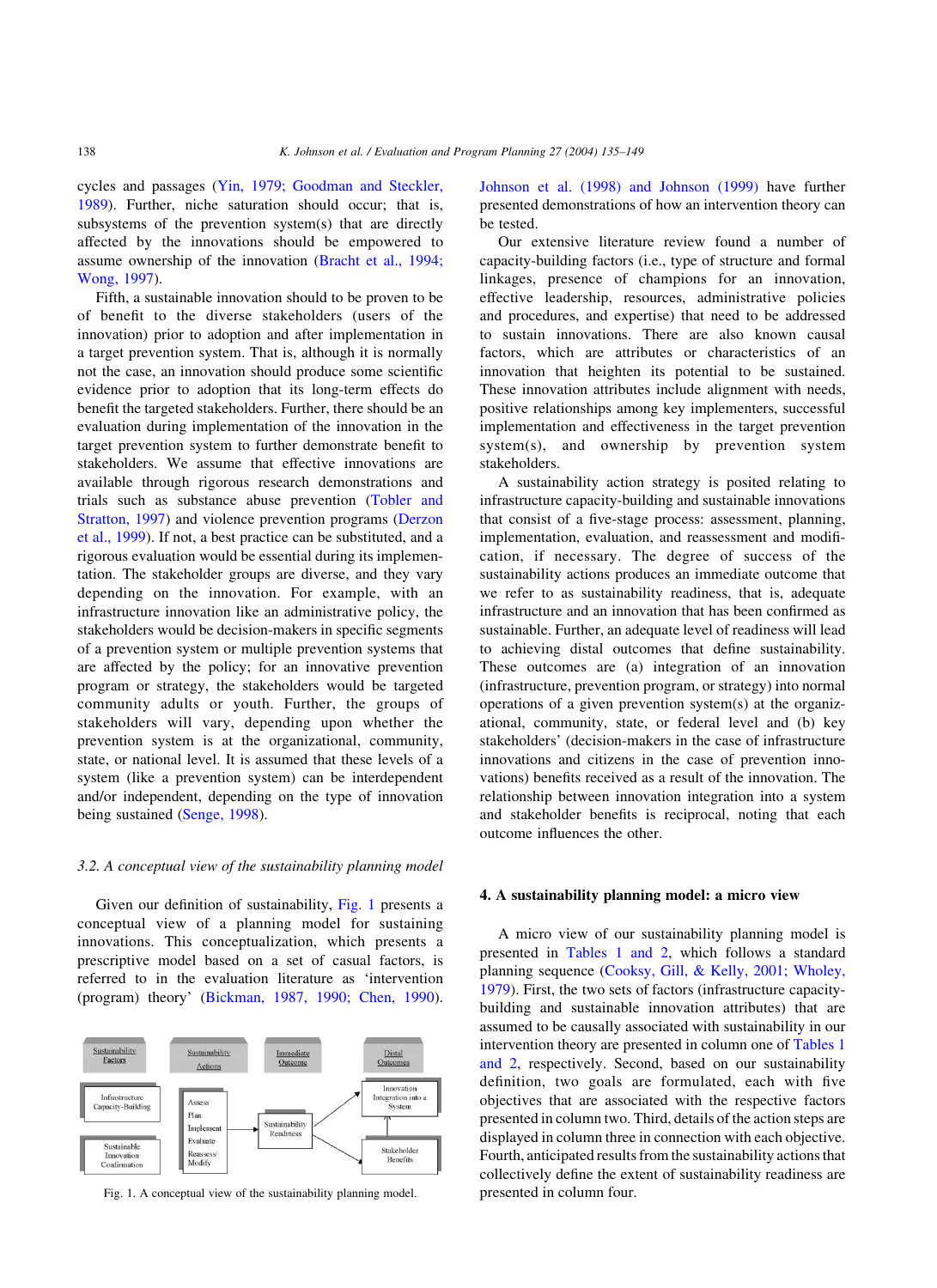## <span id="page-4-0"></span>Table 1Sustainability planning model: infrastructure capacity-building

## Infrastructure capacity-building

Goal 1: continue to build, support and strengthen infrastructure capacity (organizational, community, state, or federal) to ensure an adaptive prevention system that is receptive to change.

| Capacity-building factors                                          | Capacity-building objectives                                                                          | Capacity-building actions                                                                                                                                                                                                                                                                                                                                                                                                                                                                                                                                                                               | Results indicating readiness to sustain<br>innovations                                                                                                                                                |
|--------------------------------------------------------------------|-------------------------------------------------------------------------------------------------------|---------------------------------------------------------------------------------------------------------------------------------------------------------------------------------------------------------------------------------------------------------------------------------------------------------------------------------------------------------------------------------------------------------------------------------------------------------------------------------------------------------------------------------------------------------------------------------------------------------|-------------------------------------------------------------------------------------------------------------------------------------------------------------------------------------------------------|
| Structures, and formal linkages to<br>sustain the innovation       | 1.1: Strengthen and/or maintain structures<br>and formal linkages to sustain<br>the innovation        | Assess structure and formal linkages<br>to sustain the innovation<br>Plan strategically for building and/or<br>maintain structures and formal linkages<br>to support the innovation<br>Implement, evaluate and reassess and<br>reassess and modify, if necessary,<br>plan for strengthening structure and<br>formal linkages to support the<br>innovation<br>Create and/or maintain structures and<br>formal linkages to support the<br>innovation                                                                                                                                                      | Adequate incorporation and maintenance of<br>structures to support the innovation<br>Adequate formal linkages to support<br>the innovation                                                            |
| Champion roles and leadership actions<br>to sustain the innovation | 1.2: Strengthen and/or maintain champion<br>roles and leadership actions to<br>sustain the innovation | Assess existing champion (those who<br>have power and act as<br>advocates for the functional area<br>related to the innovation) roles<br>and leadership actions that can<br>sustain the innovation<br>Plan strategically to strengthen and/or<br>maintain leadership actions and champion<br>roles to support the innovation<br>Implement, evaluate and reassess and<br>reassess and modify, if necessary,<br>a plan to sustain the<br>champion roles and leadership actions<br>- Cultivate champions and leaders, establish<br>linkages between leader(s) and champions<br>and innovation stakeholders | Effective champion(s) and leader(s) who<br>take appropriate actions to sustain<br>the innovation<br>Adequate linkages among leader(s) and<br>champions and innovation stakeholders                    |
| Resources to sustain the innovation                                | 1.3: Increase and/or maintain resources<br>to sustain the innovation                                  | Assess resources to sustain the<br>innovation<br>Develop a resource acquisition plan<br>to sustain the innovation, to<br>include: funding from continuous streams,<br>staffing, computer technology (including<br>software), workspace, information access                                                                                                                                                                                                                                                                                                                                              | Adequate yet flexible resource acquisition<br>plan that promotes ongoing resources<br>that support the innovation<br>Increase in resources dedicated to<br>the innovation<br>(continued on next page) |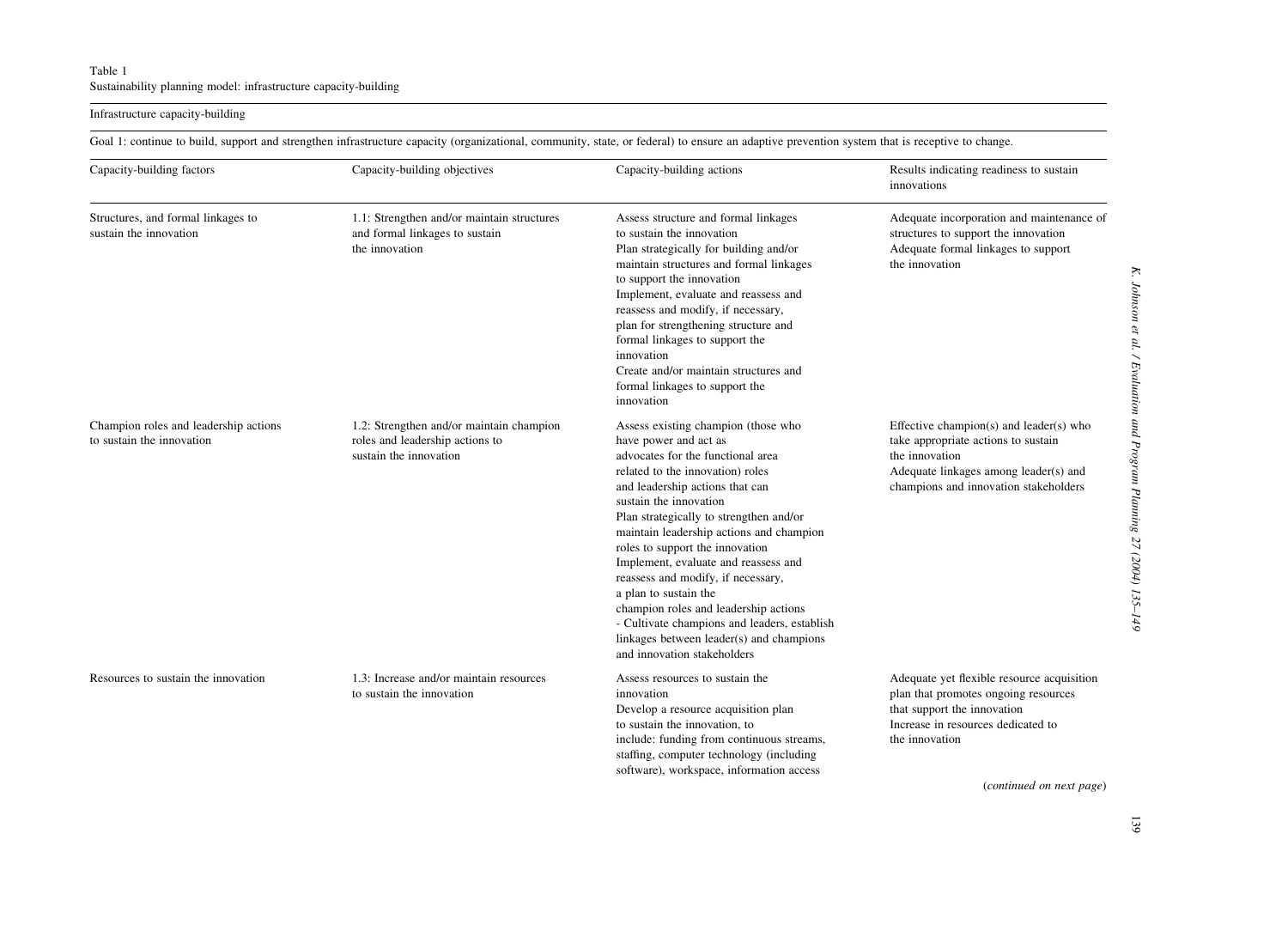## Infrastructure capacity-building

|                                                                     |                                                                                      | Goal 1: continue to build, support and strengthen infrastructure capacity (organizational, community, state, or federal) to ensure an adaptive prevention system that is receptive to change.                                                                                                                                                                          |                                                               |
|---------------------------------------------------------------------|--------------------------------------------------------------------------------------|------------------------------------------------------------------------------------------------------------------------------------------------------------------------------------------------------------------------------------------------------------------------------------------------------------------------------------------------------------------------|---------------------------------------------------------------|
| Capacity-building factors                                           | Capacity-building objectives                                                         | Capacity-building actions                                                                                                                                                                                                                                                                                                                                              | Results indicating readiness to sustain<br>innovations        |
|                                                                     |                                                                                      | Implement, evaluate, and reassess and<br>modify, if necessary, resource acquisition<br>plan                                                                                                                                                                                                                                                                            |                                                               |
| Administrative policies and procedures to<br>sustain the innovation | 1.4: Strengthen and/or maintain policies<br>and procedures to sustain the innovation | Assess policies and procedures to<br>sustain the innovation<br>Develop plan to strengthen and/or<br>maintain policies and procedures specific<br>to the innovation; develop policies<br>and procedures and/or revise existing<br>policies and procedures if necessary<br>Implement, evaluate, and reassess and<br>modify, if necessary such policies<br>and procedures | Adequate policies and procedures to<br>sustain the innovation |
| Expertise to sustain the innovation                                 | 1.5: Build and/or maintain expertise<br>to sustain the innovation                    | Assess necessary expertise to sustain<br>the innovation<br>Develop a plan to acquire<br>and/or maintain adequate expertise specific<br>to the innovation<br>Implement, evaluate, and reassess and<br>modify, if necessary expertise development<br>plan                                                                                                                | Adequate expertise to sustain the<br>innovation               |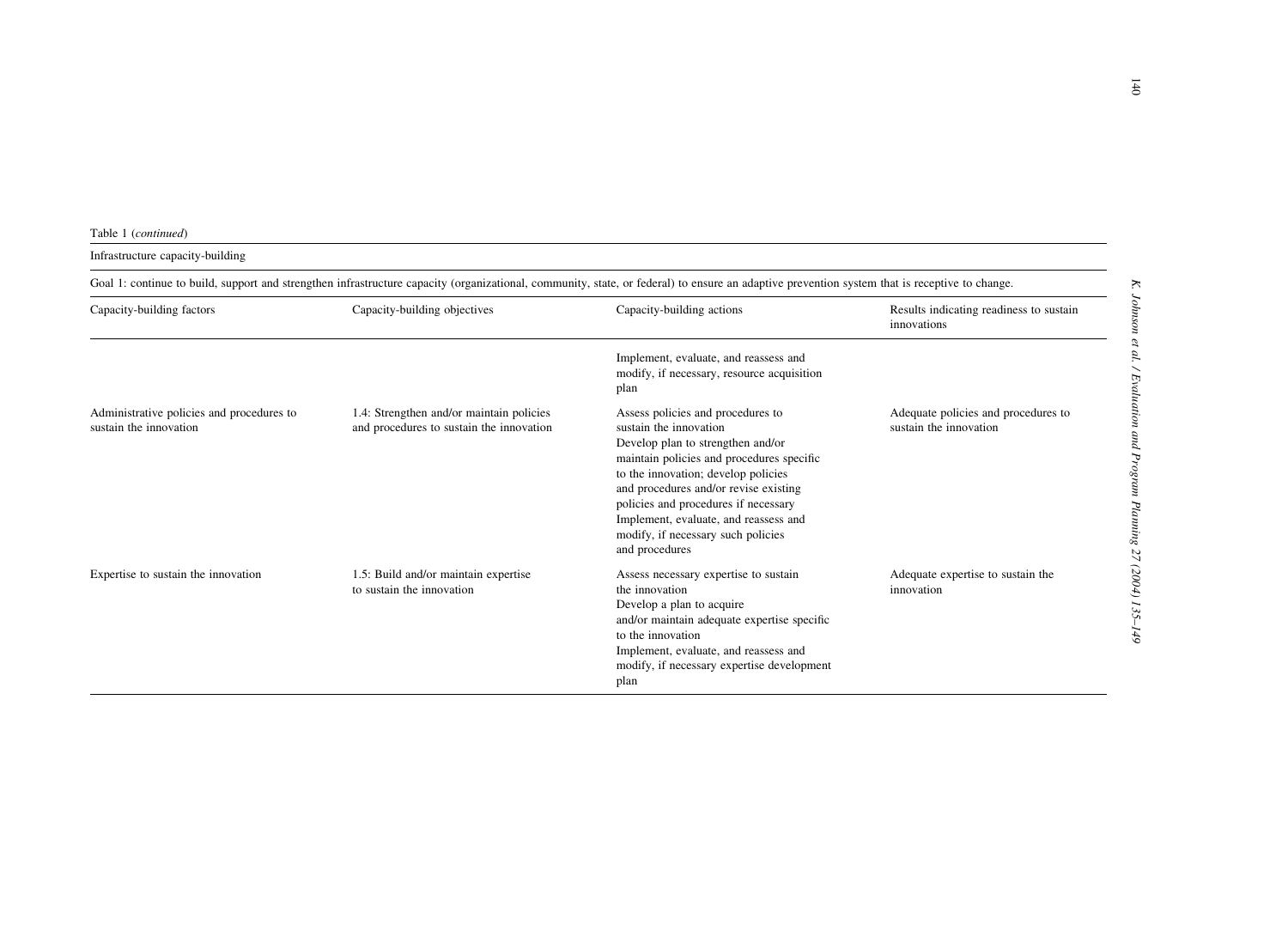<span id="page-6-0"></span>Sustainable innovation

Goal 2: implement sustainable innovations that benefit diverse stakeholders for an extended period of time. Sustainable innovation attributes Sustainable innovation objectives Sustainability actions Results indicating readiness to sustain innovationAlignment between the innovation and the needs of innovation stakeholders 2.1: Increase and/or maintain alignment of innovation stakeholder needs with the innovationAssess innovation stakeholders and their needsand the innovation's integrity, including: complexity, effectiveness, compatibility, and perceived benefit Adequate alignment and maintenance between innovation stakeholder needs and innovation Adoption and or maintenance of innovation with integrity that adequately meets innovation Develop <sup>a</sup> plan to adopt, adapt and/or maintain an innovation with integrity stakeholder needsImplement, evaluate, and reassess and modify plan when necessary Relationship among the innovation's key stakeholders2.2: Establish and/or maintain positive relationships among the innovation's key stakeholdersAssess and enhance, where necessary, the network among key stakeholders' (i.e. developers, implementers, evaluators and decision makers): Ability to collaborate, level of trust, communication, credibility, enthusiasm, ability to create excitement Adequate long term positive relationships among key stakeholders (i.e. developers, implementers, evaluators, and decision makers) Develop <sup>a</sup> plan to establish and/or maintain relationships among key stakeholdersImplement, evaluate, and reassess and modify plan when necessary Implementation quality and integrity of the innovation2.3: Produce adequate process evaluation results and use appropriately to ensure implementation quality and integrity of the innovationAssess adequacy of process evaluation strategy Develop <sup>a</sup> plan to conduct Appropriate process evaluation methods for assessing the implementation quality and integrity of the innovation process evaluation and utilize results to ensure quality (fidelity, strength, reach) and integrity of the innovation during implementation of the innovationAdequate level of implementation quality and integrity of the innovation Implement, evaluate, and reassess and modify plan when necessary Effectiveness of the innovation 2.4: Produce adequate outcome evaluation results to ensure effectiveness ofthe innovationAssess adequacy of outcome evaluation strategy Appropriate outcome evaluation methods for assessing effectiveness of the innovation Develop <sup>a</sup> plan to conduct outcome evaluation and utilize resultsto ensure effectiveness of theinnovation during implementation of the Adequate effectiveness of the innovation

innovation

(continued on next page)

141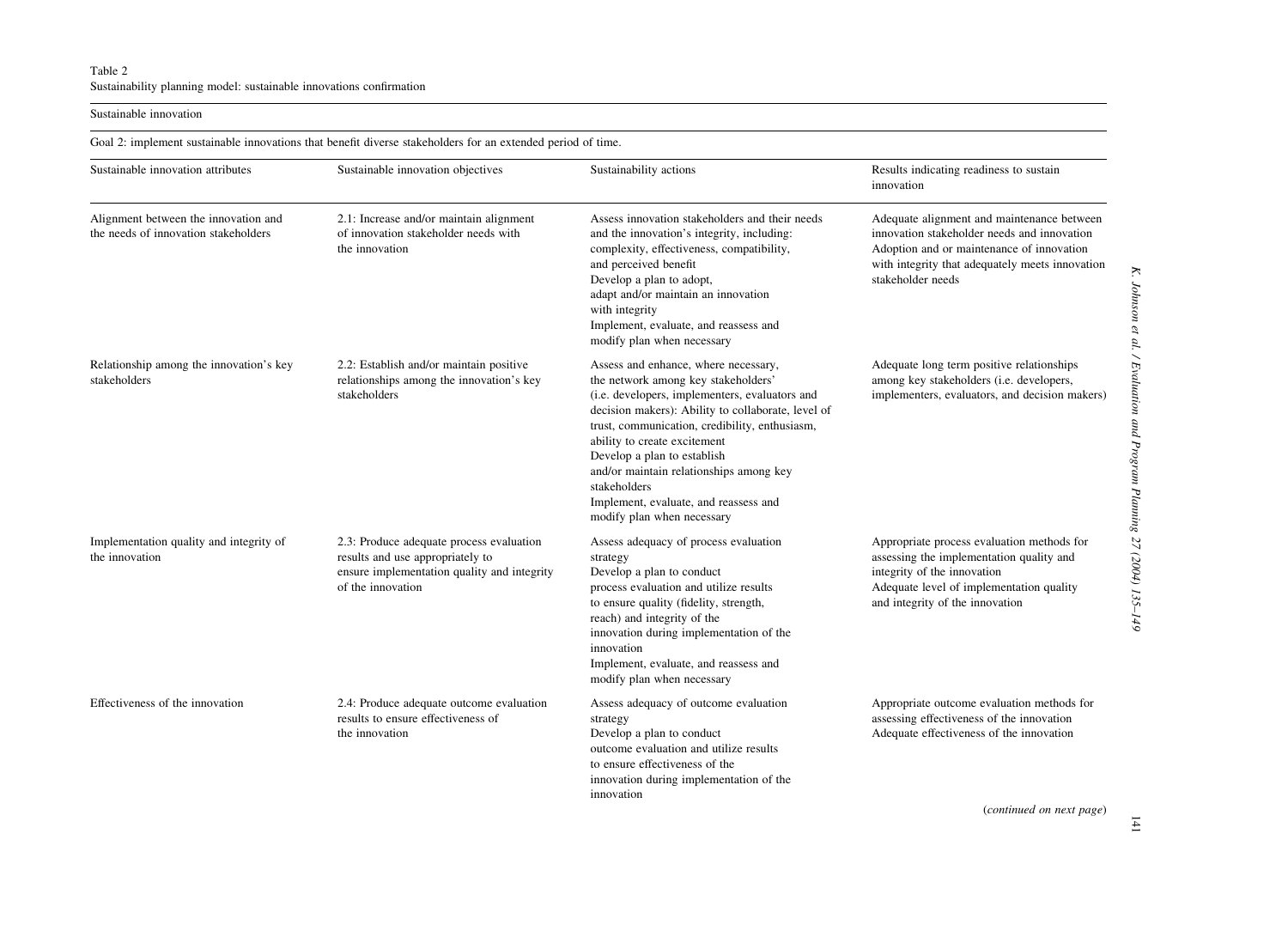| ı |  |
|---|--|
|   |  |
|   |  |

| Sustainable innovation                  |                                                                                                             |                                                                                                                                                                               |                                                                   |
|-----------------------------------------|-------------------------------------------------------------------------------------------------------------|-------------------------------------------------------------------------------------------------------------------------------------------------------------------------------|-------------------------------------------------------------------|
|                                         | Goal 2: implement sustainable innovations that benefit diverse stakeholders for an extended period of time. |                                                                                                                                                                               |                                                                   |
| Sustainable innovation attributes       | Sustainable innovation objectives                                                                           | Sustainability actions                                                                                                                                                        | Results indicating readiness to sustain<br>innovation             |
|                                         |                                                                                                             | Implement, evaluate, and reassess and<br>modify plan when necessary                                                                                                           |                                                                   |
| Ownership among innovation stakeholders | ownership among innovation stakeholders<br>2.5: Establish and/or maintain sufficient                        | Assess ownership among innovation stakeholders<br>and/or maintain ownership among key<br>Implement, evaluate, and reassess and<br>Develop a plan to establish<br>stakeholders | Adequate and continued ownership among<br>innovation stakeholders |
|                                         |                                                                                                             | modify plan when necessary                                                                                                                                                    |                                                                   |

## 4.1. Sustainability capacity

[Table 1](#page-4-0) presents our planning framework to ensure the sustainability capacity of a prevention system. Goal 1 is to continue to build, support, and strengthen infrastructure capacity (organizational, community, state, or federal) to ensure an adaptive prevention system that is receptive to change. In connection with this goal, studies of innovation point to a number of infrastructure factors that, if addressed intentionally through strategic planning can facilitate building the infrastructure capacity needed to sustain an innovation. These factors include (1) administrative structures and formal linkages among administrative units that have purview over the innovation, (2) innovation champions and their leadership actions, (3) resources to support the innovation, (4) administrative policies and procedures, and (5) expertise sufficient to assure integration of the innovation into routine system operations. In the case of prevention systems, infrastructure capacity should be considered-whether the innovation to be sustained is an infrastructure element, such as a data collection or an evaluation system, or a prevention intervention, such as a research-based program or an environmental strategy.

## 4.1.1. Administrative structures and linkages

Objective 1.1, which is to strengthen or maintain structures and formal linkages to sustain the innovation, concerns the first capacity-building issue presented in[Table 1](#page-4-0). The administrative unit(s) responsible for the integration, use, and oversight of the innovative infrastructure element or program must have the structures and capacity necessary to carry out administrative functions related to an innovation responsively, effectively, and efficiently ([Chaskin, 2001;](#page-12-0) [Bossert, 1990; Beuermann & Burdick, 1997\)](#page-12-0). To support the innovation, a new organizational unit that focuses on the administration of the innovation may be necessary ([Beuermann & Burdick, 1997; Lefebvre, 1992](#page-12-0)).

Systems that focus on strengthening administrative capacity to support an innovation during its initial implementation are more successful at sustaining the innovation once the initial trial ends. For example, [Akerlund](#page-12-0) [\(2000\)](#page-12-0) asserts that sustainable community prevention programs have, among other characteristics, strong administrative capacity that utilizes sound administrative and fiscal management practices. [Butterfoss et al. \(1998\)](#page-12-0) found that enhancing a coalition's administrative structures, as a part of a plan to sustain a community-based program, will empower and enable the coalition to better manage itself. Too often in the past, prevention trials and initiatives have been funded with little emphasis on funding such supportive administrative structures [\(Steckler and Goodman, 1989](#page-14-0)).

Linkages that facilitate cooperation among diverse agencies or organizational units responsible for the effective and ongoing implementation of the innovation also contribute to sustainability [\(Bauman, Stein, & Ireys,](#page-12-0) [1991; Schwartz et al., 1993; Foster-Fishman, Berkowitz,](#page-12-0)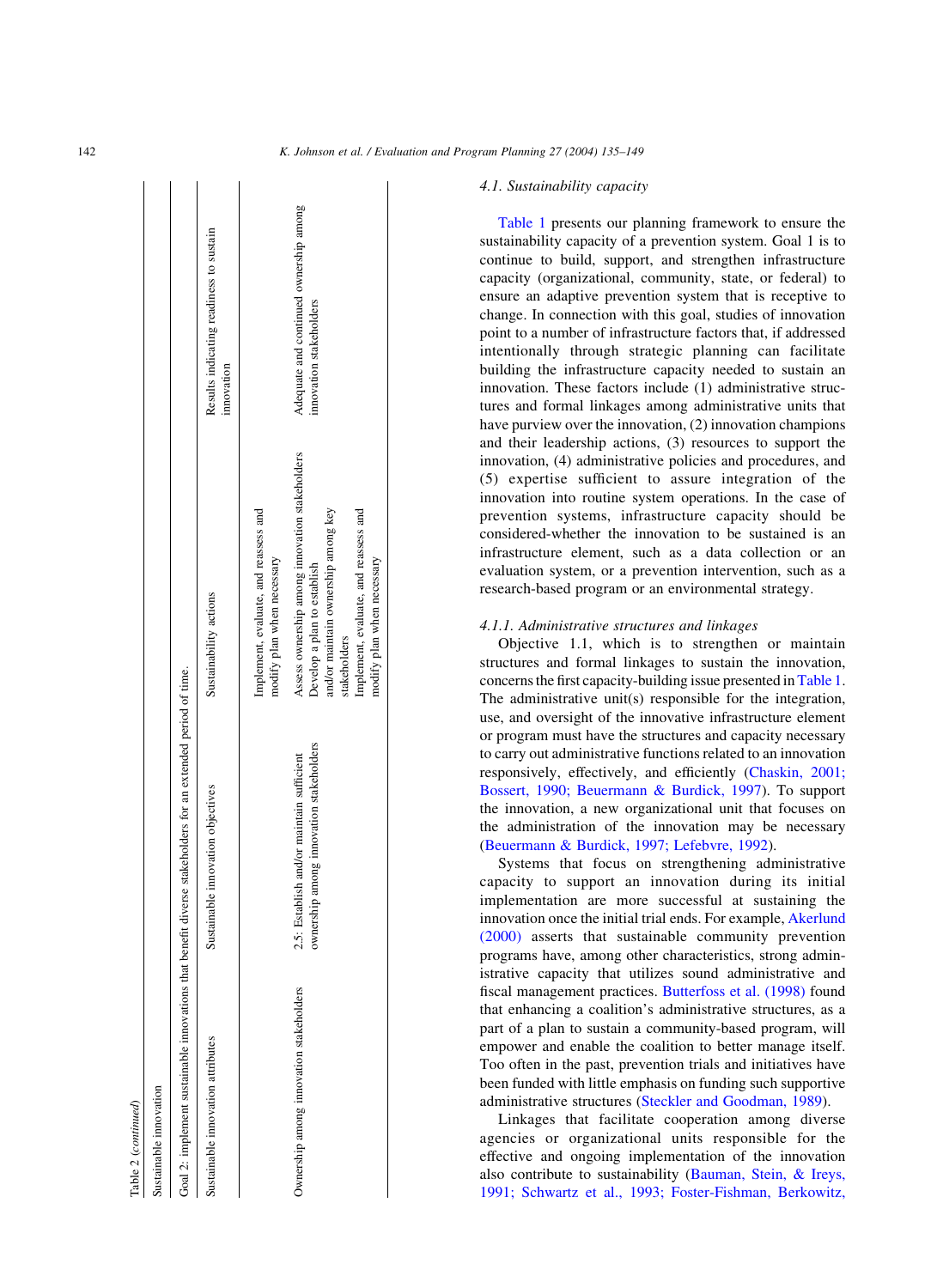[Lounsbury, Jacobson, & Allen, 2001\)](#page-12-0). Interorganizational networks among innovation stakeholders are important to ensure that those charged with sustaining the innovation have support from their peers [\(Goodman, 2000; Jackson](#page-13-0) [et al., 1994\)](#page-13-0). Further, research at both the community and state levels identifies collaboration among agencies or partners [\(Bauman et al., 1991; Schwartz et al., 1993;](#page-12-0) [Jackson et al., 1994](#page-12-0)) as an important factor for facilitating sustainability.

## 4.1.2. Champion roles and leadership actions

Objective 1.2 is to strengthen and/or maintain champion roles and leadership actions to sustain the innovation. Research repeatedly points to the importance of leaders and champions (influential and proactive individuals inside or outside of a system) in the sustainability process. Inadequate leadership buy-in [\(Buller and McEvoy, 1989; Gersten,](#page-12-0) [Chard, & Baker, 2000\)](#page-12-0) or ineffectual leaders [\(Bossert, 1990;](#page-12-0) [Chaskin, 2001; Edwards and Stern, 1998; Goodman et al.,](#page-12-0) [1998; Goodman, 2000; Neville et al., 2000](#page-12-0)) can derail an innovation's sustainability. Formal and informal leaders within adopting systems, as well as champions who proactively promote an innovation from inside or outside of a system, are critical to creating an environment that supports and facilitates sustaining innovations [\(Akerlund,](#page-12-0) [2000; Backer, 2001; Calsyn, Tornatzky, & Dittmar, 1977;](#page-12-0) [Gersten et al., 2000; Glaser & Backer, 1980; Goodman,](#page-12-0) [2000; McLaughlin, 1990; Monahan & Scheirer, 1988;](#page-12-0) [Neville et al., 2000; O'Loughlin, Renaud, Richard, Gomez,](#page-12-0) [& Paradis, 1998; Rogers, 1995; Schediec-Rizkallah &](#page-12-0) [Bone, 1998; Scheirer, 1993; Steckler, & Goodman, 1989;](#page-12-0) [Streefland, 1995\)](#page-12-0).

A number of studies have found top management support for an innovation to be a primary factor in sustaining innovations ([Green & Plsek, 2002; Buller & McEvoy, 1989;](#page-13-0) [Gray, 1997; Huberman & Miles, 1984](#page-13-0)). In particular, [Hadden and Davies \(2002\) and Gray \(1997\)](#page-13-0) found that in certain settings administrative leaders who seek to understand and foster integration of the innovation, to facilitate those who must implement the innovation to assume a leadership role in planning, implementing, and using the innovation, and to develop a partnership to resolve problems that inhibit institutionalization were essential to sustaining innovations. [Akerlund \(2000\)](#page-12-0) suggests that communities are more likely to receive state assistance once federal funding for programs ends when key community leaders show their support.

Opinion leaders within organizations, who may wield less formal authority than top managers, can serve as champions and accelerate adoption of innovative practices through their influence with top managers and others critical to their adoption and sustained implementation [\(Green &](#page-13-0) [Plsek, 2002; Rogers, 1995; Klingner, Vaughn, Hughes, &](#page-13-0) [Arguelles, 1999](#page-13-0)). It is also important to have multiple champions of the innovations who cut across organizational disciplines and status hierarchies to ensure their successful

and complete adoption [\(Calsyn et al., 1977\)](#page-12-0). Essential skills for innovation champions include communicating their commitment to the innovation [\(Klingner et al., 1999\)](#page-13-0), engaging others, overcoming barriers, building infrastructure, thinking and learning reflectively, summarizing and communicating, coaching for sustainability, and building further organizational capacity to spread the innovation ([Green and Plsek, 2002\)](#page-13-0).

State agency leaders can be important champions for sustaining prevention innovations. Further, state prevention system administrators are more likely to be able to sustain system innovations under these conditions: (1) top administrators are committed, (2) influential prevention advocates in the state actively promote the value and importance of sustaining the innovation [\(Hansen-Turton & Kinsey, 2001\)](#page-13-0), and (3) one or more decision-makers with authority and power serve as an active champion of the innovations ([Glaser & Backer, 1980](#page-13-0)). Such champions can serve as brokers on behalf of the innovation with other decisionmakers ([Beuermann & Burdick, 1997; Goodman &](#page-12-0) [Steckler, 1987\)](#page-12-0). Further, state agents, important champions for the diffusion of health promotion programs among communities ([Monahan & Scheirer, 1988\)](#page-14-0), must consider the role of leaders inside and outside the prevention service delivery system, as well as that of opinion leaders, in promoting diffusion and, ultimately, sustainability [\(Green &](#page-13-0) [Plsek, 2002\)](#page-13-0).

Those who work within each prevention system level, whether it be in an organization, a community, or a state, should seek to cultivate champions who can educate policymakers outside the immediate prevention system (e.g. local elected officials, state legislators, governors, other statewide elected officials, and members of Congress) about the importance of sustaining the innovation to increase their political support [\(Beuermann & Burdick, 1997](#page-12-0)). A mechanism must also be developed for renewal of both internal and external champions ([Neville et al., 2000\)](#page-14-0).

#### 4.1.3. Resources

Objective 1.3 is to increase and/or maintain resources such as funding, staffing, and computer technology to sustain an innovation. Sustainability research clearly identifies resources as important to sustaining innovations. The sustainability literature points to the importance of adequate and stable funding ([Backer, 2000; Chaskin, 2001;](#page-12-0) Goodman, Steckler, & Kegler, 1997; [Goodman, 2000;](#page-13-0) [Jackson et al., 1994; Scheirer, 1993\)](#page-13-0) in acquisition of diverse funding schemes [\(Edwards & Stern, 1998; Goodman](#page-13-0) [& Steckler, 1987\)](#page-13-0) such as fund-raising through grants ([Akerlund, 2000](#page-12-0)), taxes [\(Beuermann & Burdick, 1997\)](#page-12-0), channeling funds to the implementing agency rather than through a brokering agency ([Steckler & Goodman, 1989\)](#page-14-0), federal funding ([Pentz, 2000](#page-14-0)), diverse funding, [\(Edwards &](#page-13-0) [Stern, 1998; Goodman & Steckler, 1987](#page-13-0)), and use of both local funding ([Edwards & Stern, 1998\)](#page-13-0) and non-local funding sources ([Goodman & Steckler, 1987](#page-13-0)).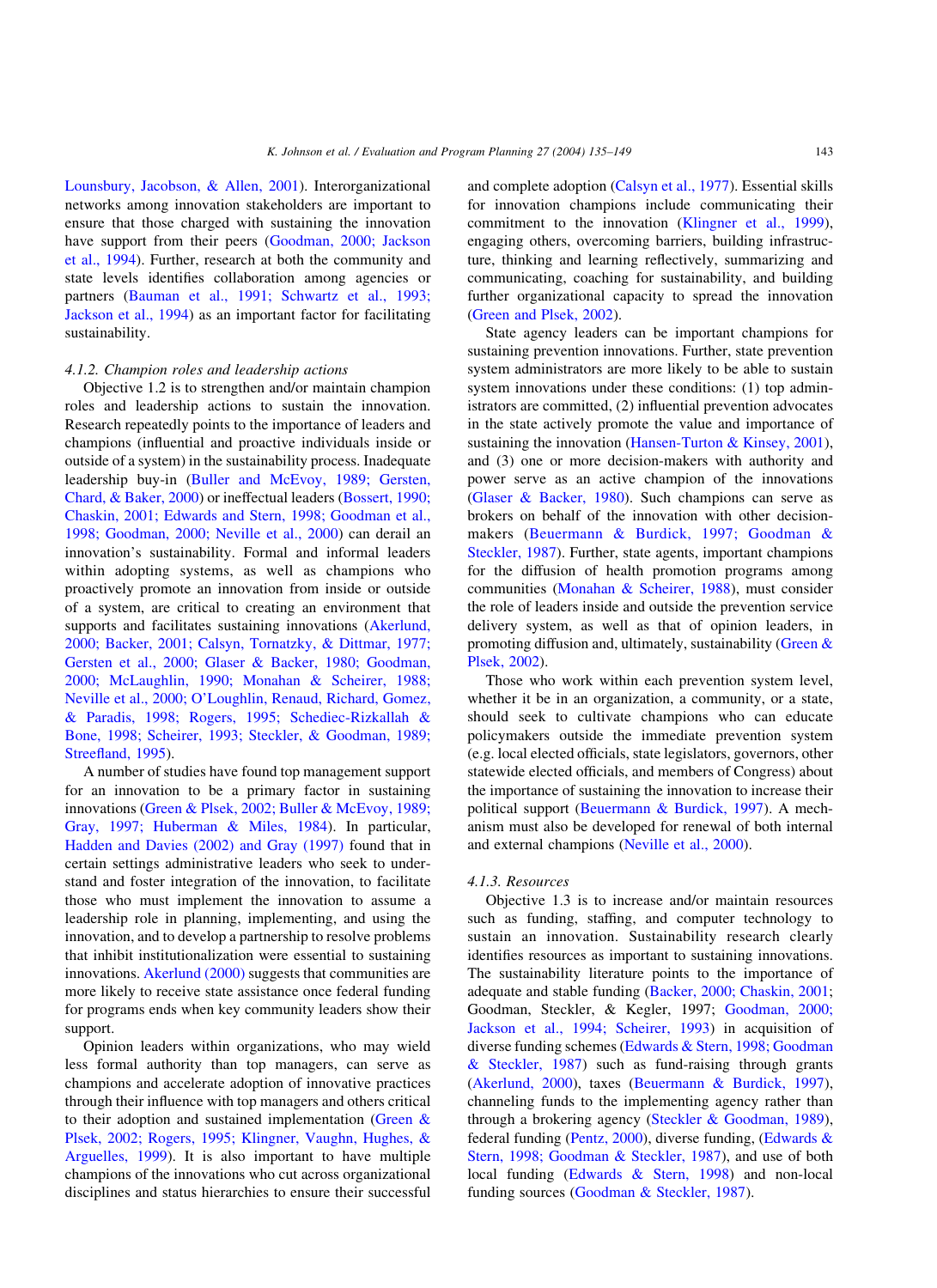Funding is only one resource among many that are needed; other resources needed to sustain a system include human, physical, technological, and informational resources. In regard to human resources, functions required to administer the innovation must be carried out by an adequate number of qualified, committed staff [\(Bauman](#page-12-0) [et al., 1991; Scheirer, 1993; Streefland, 1995\)](#page-12-0). [O'Loughlin](#page-14-0) [et al. \(1998\) and Neville et al. \(2000\)](#page-14-0) found that voluntary staffing can be an important sustainability mechanism. At the community level, staff should live within or be accepted by the community [\(Edwards & Stern, 1998\)](#page-13-0). Training of staff to provide technical assistance supporting the use of the innovation is also important for its sustained use ([Gersten](#page-13-0) [et al., 2000; Edwards & Stern, 1998; Calsyn et al., 1977\)](#page-13-0). Further, technology and data resources are critical to generate information that informs needs assessment, and it is important to have evaluation data that provides effectiveness feedback to the system ([Schwartz et al., 1993; Lee,](#page-14-0) [Bonson, Yarmirr, O'Dea, & Mathew, 1995; Goodman,](#page-14-0) [2000; Neville et al., 2000](#page-14-0)).

## 4.1.4. Policies and procedures

Objective 1.4 is to strengthen and/or maintain policies and procedures to sustain the innovation. Failure to implement formal policies and procedures can create political obstacles to sustainability, sending mixed messages about the desirability of the innovation and expectations for sustaining it ([Beuermann & Burdick, 1997\)](#page-12-0). Codification of sustained integration of the innovation in an organization's operations communicates organizational commitment and sets new norms for behavior ([Beuermann](#page-12-0) [& Burdick, 1997](#page-12-0)). Policies and procedures should assure that the innovation remains part of the routine practice of the organization, even after the top management who advocated sustaining the innovation leaves the organization. In some cases changes in state or local laws may be required to ensure the integration of the innovation into the system.

While certain systems have the ability to force members to use an innovation, thereby promoting swifter adoption and greater stability of use [\(Lawrence, Winn, & Jennings,](#page-13-0) [2001\)](#page-13-0), most social service systems, and prevention systems in particular, do not have adequate capacity to closely monitor and enforce such compliance. At most, social service systems and their member organizations have the capacity to combine incentives, rewards, and certification, or to use forms of pressure, to encourage sustained implementation of innovative practices. Such approaches can promote adoption more quickly than attempting to influence through incentives and rewards alone [\(Lawrence](#page-13-0) [et al., 2001](#page-13-0)). Thus, policies and procedures with clear standards for performance, as well as clear penalties for non-compliance, are important, as is follow-through. Attention to the needs, attitudes, and perceptions of adopters is critical to their sustained use of an innovation.

## 4.1.5. Expertise

Objective 1.5 is to build and/or maintain expertise to sustain the innovation. In a critique of the community health promotion approach, [Goodman et al. \(1997\)](#page-13-0) points to the importance of expertise in developing community and organizational support and increasing community and practitioner competence. Expertise is needed to carry out the functions associated with the innovation, as well as with the strategic planning, in order to plan for sustainability ([Haws, Bakamjian, Williams, & Lassner, 1992; Bossert,](#page-13-0) [1990\)](#page-13-0). State agencies, communities, and community-based organizations need a broad complement of skills to sustain the use of research-based prevention programs ([Goodman,](#page-13-0) [2000\)](#page-13-0). Such skills include knowledge of needs assessment, logic model construction, selection and implementation of research-based prevention interventions, fidelity assessment, and staging intervention components ([Goodman,](#page-13-0) [2000\)](#page-13-0). Knowledge of data collection and interpretation is critical to assure that communities identify prevention interventions to meet the needs of the target population and that organizations implement the interventions with fidelity or make appropriate adaptations ([Backer, 2001\)](#page-12-0). Knowledge of process and outcome evaluation methods is necessary to assess and understand the effectiveness of the innovation, and communication and data presentation skills are needed to communicate this effectiveness to other key stakeholders ([Green & Plsek, 2002\)](#page-13-0). Effective curriculum development and training skills are necessary in order to diffuse this knowledge within and across systems levels ([Klingner et al., 1999; Buller & McEvoy, 1989](#page-13-0)). Leadership skills are critical to cultivate commitment to the innovation and the sustainability process [\(Neville et al., 2000\)](#page-14-0), and fundraising expertise is needed to develop a flexible funding acquisition plan [\(Akerlund, 2000](#page-12-0)).

#### 4.2. Sustainable innovation attributes

In addition to the necessary infrastructure capacity to sustain an innovation, the innovation itself must be sustainable. To this end, Goal 2 of the framework is to continue to effectively address the needs of innovation stakeholders ([Table 2](#page-6-0)). That is, an innovation has to have specific attributes that lead to producing services to targeted stakeholders that meet specific needs. These attributes or characteristics need to be common to innovations that are infrastructure related (e.g. an evaluation system or reorganization) or specific prevention interventions (e.g. schoolbased prevention program or an environmental strategy).

Our literature synthesis found five attributes of sustainable innovations that need to be addressed along with infrastructure capacity factors. These attributes include: (1) alignment between the innovation and the needs of innovation stakeholders, (2) positive relationships among the innovation's key stakeholders, (3) implementation quality and integrity of the innovation, (4) effectiveness of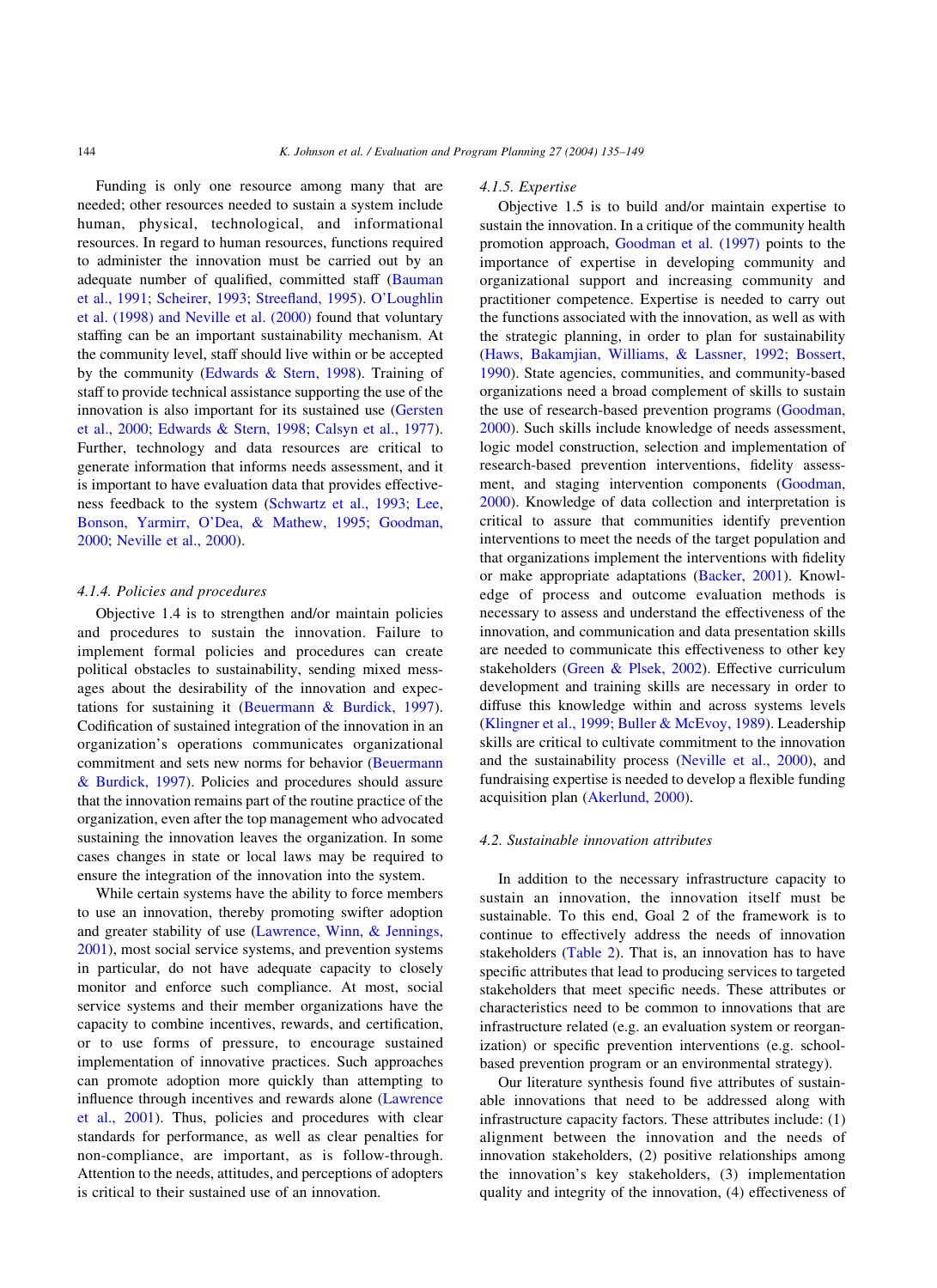the innovation, and (5) ownership among innovation stakeholders.

## 4.2.1. Alignment

Objective 2.1 is to increase or maintain alignment of innovation stakeholder needs with the innovation's characteristics. A number of studies suggest that, regardless of the capacity of the organization to support the continued implementation of the innovation, the innovation is not likely to be sustained if it does not meet the needs of intended users [\(Klingner et al., 1999; Wickizer, Wagner,](#page-13-0) [and Cheadle, 1998; Murray, 1986](#page-13-0)). A meta-analysis by [Tornatzky and Klein \(1982\)](#page-14-0) of 80 studies that measured innovation attributes found that less complexity, more compatibility, and perception of benefit are associated with higher rates of adoption and implementation. The innovation cannot be too complex for users to implement; further, it must be effective ([Wong, 1997](#page-14-0)) and compatible with the philosophical orientation ([Wickizer et al., 1998](#page-14-0)) and internal agenda [\(Murray, 1986](#page-14-0)) of users, and users must perceive a benefit to the innovation beyond that of current practices ([Gersten, Vaughn, Deshler, & Schiller, 1997\)](#page-13-0). Personal commitment to the innovation appears to increase compliance with institutionalization processes ([Colbeck,](#page-12-0) [2002](#page-12-0)). More complex, less effective, less beneficial innovations that are not compatible with the needs of stakeholders are unlikely to be sustained.

## 4.2.2. Positive relationships

Objective 2.2 is to establish and/or maintain positive relationships among the innovation's developers, organizational decision-makers, implementers, and evaluators. Research that focuses on sustainability of innovative educational programs and practices points to the importance of the relationship among the implementing teachers and innovation developer. [Gersten et al. \(1997\)](#page-13-0) found that collaboration between program developers and teachers who are implementing the program appeared to increase their commitment and desire to implement the new procedures. A supportive peer network among implementers of an innovation is also important for sustaining innovations. Such peer networks provide support [\(Klingner](#page-13-0) [et al., 1999\)](#page-13-0) and prevent feelings of isolation among adopters ([Green & Plsek, 2002](#page-13-0)).

## 4.2.3. Implementation quality and effectiveness

Objective 2.3 is to conduct process evaluation and use the results to ensure ongoing implementation quality and the integrity of the innovation, and Objective 2.4 is to increase knowledge of the innovation's effectiveness. According to [Green and Plsek \(2002\)](#page-13-0), measurement is an important factor in the adoption equation. Because of the potential for varying degrees of commitment to a given innovation, the quality of implementation of the innovation should be monitored to ensure fidelity, strength, and reach to its

intended recipients [\(Brekke, 1987; Zins, Elias, Greenberg,](#page-12-0) [& Pruett, 2000\)](#page-12-0).

Adopters are also more likely to sustain an innovation if they believe it is effective ([Wong, 1997; Tornatzky & Klein,](#page-14-0) [1982\)](#page-14-0). If outcome evaluation results do not indicate effectiveness, planners must look to the validity of the evaluation methods, strengthening them if necessary, as well as to the effectiveness of the innovation itself.

## 4.2.4. Adopter ownership

Objective 2.5 is to strengthen ownership of the innovation among adopters so that they will desire to sustain it. Individuals are more likely to comply with institutionalization processes because they are personally committed to them. A study of the institutionalization of innovative teaching practices revealed that cognitive indicators, such as personal commitment, had a stronger influence than regulative or normative indicators on increased acceptance of these practices among college instructors [\(Colbeck, 2002](#page-12-0)). Studies of the implementation of prevention interventions through community-based processes suggest that facilitating active citizen involvement ([Abbott, Walton, Tapia, & Greenwood, 1999;](#page-12-0) [Akerlund, 2000; Butterfoss et al., 1998; Chaskin, 2001;](#page-12-0) [Goodman, 2000; Lee et al., 1995; Neville et al., 2000; Pentz,](#page-12-0) [2000; Schediec-Rizkallah & Bone, 1998; Streefland, 1995](#page-12-0)) and community ownership [\(Akerlund, 2000; Altman, 1995;](#page-12-0) [Goodman & Steckler, 1987; Lee et al., 1995\)](#page-12-0) are important for sustaining a given intervention or process in the community.

## 4.3. Sustainability actions

When planning to sustain innovations, a number of action steps need to be taken in order to achieve the objectives associated with the ten sustainability factors in the planning framework (see [Tables 1 and 2](#page-4-0)). These actions are common to prevention planning in general, but they pertain specifically to sustainability in this framework. Fig. 2 presents a prescriptive set of sustainability actions that reflect a five-step cyclical process, based on an earlier assumption that sustainability is an ongoing cyclical change process rather than a one-time sequential stage process.

Step 1 entails assessing the adequacy of the infrastructure capacity to support an innovation and assessing the attributes



Fig. 2. The sustainability action steps.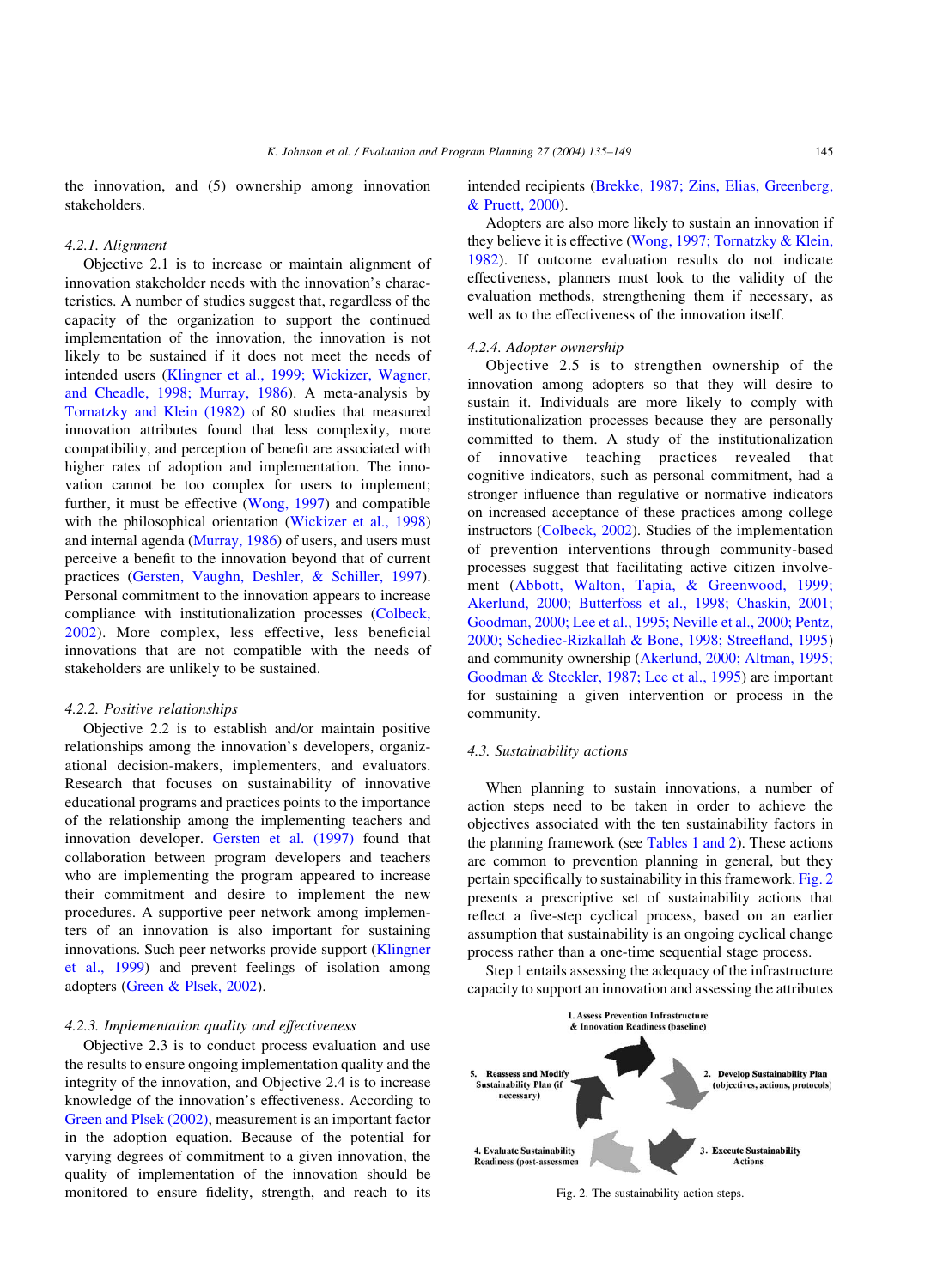of innovation, using the readiness measures referenced in [Tables 1 and 2](#page-4-0) for each sustainability factor. There are two purposes for conducting this assessment: (1) to determine which sustainability factors, if any, need attention in the planning and implementation steps and (2) to provide baseline data for evaluating the impact of the sustainability actions at step 4. In step 5 the sustainability plan is reassessed based on a review of the pre-post evaluation to determine whether the sustainability actions need to be modified. As additional innovations are adopted and subsequently considered for becoming a viable element of a prevention system, the five-step process is repeated.

An example of this five-step process concerning champions and leadership actions to sustain an innovation is as follows. In [Table 1](#page-4-0) (row 2; column 3), sustainability actions to ensure adequate champions and leadership action are presented. In terms of achieving sustainability readiness, step 1 entails assessing the strength of champions and the leadership actions of those who advocate for the innovation. For example, if a state wishes to sustain an infrastructure change, such as a new evaluation system, it should first identify champions for it both inside and outside of state government. Champions should be classified by their strength and by the type of power they hold: referent, expert, legitimate, or reward. Prevention systems are best served if champions with each type of power support the innovation and use their authority to sustain it. If there are no strong champions for the innovation, a plan must be developed (step 2) and implemented (step 3) to cultivate such champions. The plan's implementation should be evaluated (step 4) and the results should be used in the reassessment (step 5). If the plan produces effective champion(s) and leader(s) who take appropriate actions to sustain the innovation and adequate linkages among innovation champions and innovation stakeholders, then the sustainability readiness is rated as adequate for this one factor. If the evaluation shows inadequacy or only marginal adequacy of champions to support the evaluation system, then the plan would need to be modified and the process repeated.

A unique feature of this sustainability planning model is that tools are being developed and piloted for each of the five action steps. Research indicates that prevention tools are effective if they have these characteristics: (1) are comprehensive; (2) are easily available; (3) provide useful, step-by-step guidance; (4) utilize a friendly and supportive tone; (5) promote networking among people with relevant experience; (6) are universally available; and (7) build capacity [\(Fawcett, Francisco, Schultz, Nagy, Berkowitz, &](#page-13-0) [Wolff, 2000](#page-13-0)). Consistent with these principles, sustainability tools are being developed to support actions relating to each capacity-building factor and innovation attribute shown in [Tables 1 and 2.](#page-4-0)

Sustainability tools are being developed for use in state, community, and organizational prevention systems. For example, one state-level substance abuse prevention system

is currently developing and validating a prototype set of tools that focus on sustaining an evaluation system developed as part of a CSAP SIG initiative ([Johnson et al.,](#page-13-0) [2003\)](#page-13-0). As part of this development process, a series of meetings was convened with key state prevention staff to conduct the assessment of the ten factors known to pose challenges to sustaining an innovation (see [Tables 1 and 2\)](#page-4-0). A standardized sustainability readiness score ranging from 0 to 100 (inadequate  $= 0-25$ , marginally adequate  $= 26-50$ , adequate  $= 51-75$ , very adequate  $= 76-100$  was computed for each factor. A consensus among the five key state prevention stakeholders who assisted in the assessment reported that the quantitative readiness scores had high face validity in comparison with their individual subjective assessments, which were based on working in a variety of roles within the state prevention system. Additional tools are being developed for steps 2–5 that address the development, implementation, evaluation, and reassessment of the plan of action to strengthen factors that were found to be marginally adequate in step 1.

Because of the complexity of the sustainability process that includes infrastructure capacity-building and innovation adaptation, a Sustainability Tool Kit will be designed for use by advanced prevention specialists who have received special training in sustainability. In sequence, these trained specialists can use the tool kit to assist prevention practitioners at all levels in implementing and sustaining their prevention innovations.

## 5. Summary, lessons learned, and next steps

We present a prototype planning model for sustaining innovations (infrastructure and interventions) within organizational, community, and state systems that provide prevention services. This planning model stems from a systematic literature review and from a series of 'think tanks' consisting of key substance abuse prevention professionals. We define sustainability as 'the process of ensuring an adaptive prevention system and a sustainable innovation that can be integrated into ongoing operations to benefit diverse stakeholders.' This sustainability process needs to begin early after decisions have been made to adopt or experiment with an innovation.

This sustainability planning model addresses two sets of sustainability factors known to be associated with success in sustaining an innovation. One set of factors concerns the capacity of prevention systems to support sustainable innovations. The other concerns the extent to which a particular innovation is sustainable. A sustainability action strategy is presented that includes two goals and corresponding sets of objectives, actions and results that determine the extent of sustainability readiness. A fivestep process of sustaining an innovation is highlighted that includes an assessment of sustainability readiness to support an innovation, development, implementation, and evaluation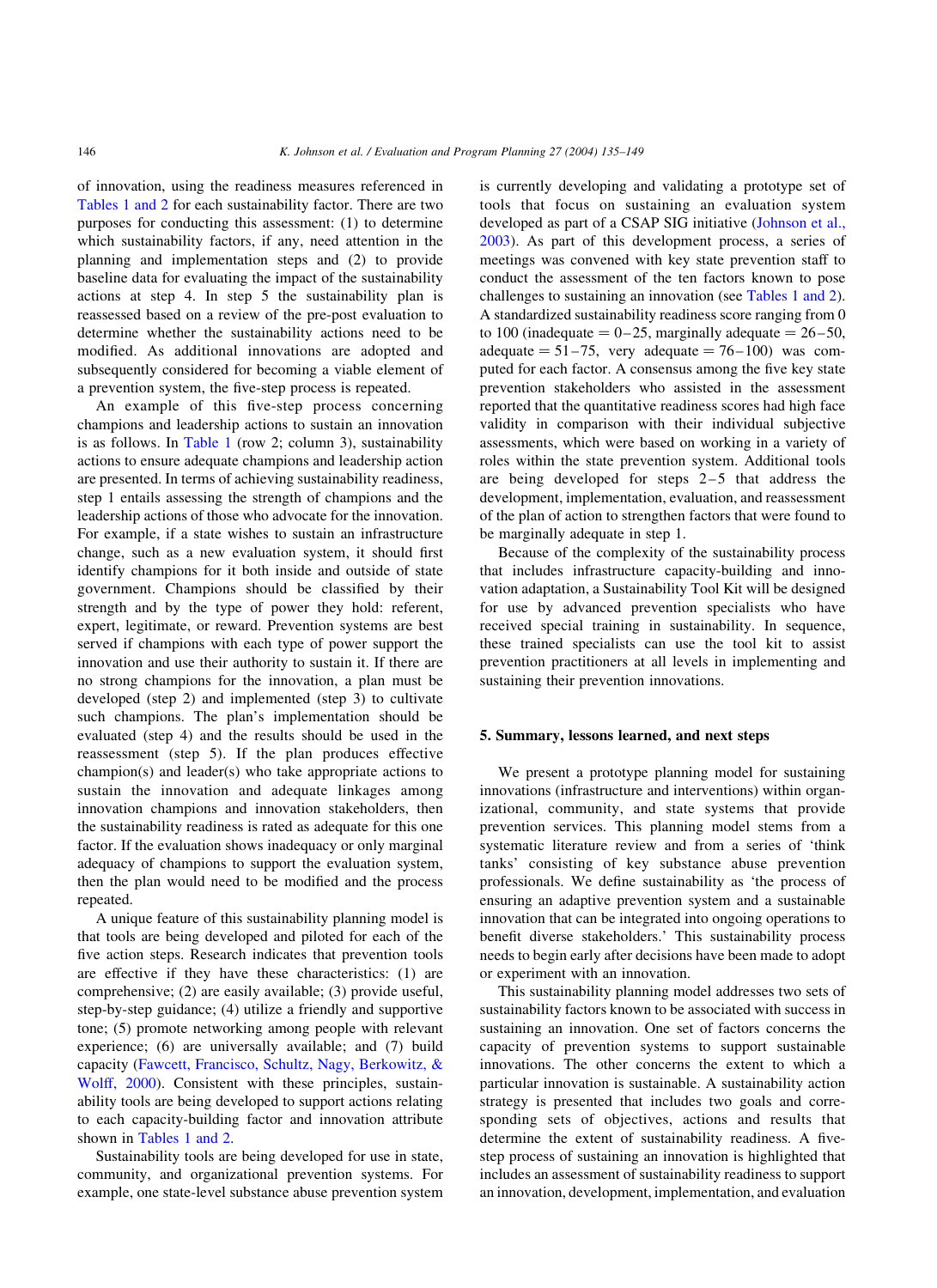<span id="page-12-0"></span>of a sustainability action plan, and reassess and modifying the action plan, if necessary, to continue to strengthen infrastructure or the innovation. We posit that this model meets essential conditions to succeed in sustaining innovations.

Several lessons learned emerged from the model development process. First, we learned there is an extensive body of literature that addresses sustainability and its related terms; but this literature is sparse when it comes to conceptual or empirical documentation of a set of interrelated factors that may be procurers to the sustainability of innovations. Further, the literature is void of planning models that have practical application to professionals in prevention. Second, we learned that combining results of a systematic literature review and the experience of a 'think tank' of professionals are essential to model construction. On the one hand, the literature helped to define sustainability and to identify and document essential factors associated with sustainability. On the other hand, the think tank provided a critical eye that led us to expanding the definition of sustainability of innovations from simply a prevention intervention to also include infrastructure like an evaluation system. Further, this body of professionals insisted on the model focusing on not only attributes of a sustainable prevention innovation but also on the capacity that is needed to support an innovation continuing on after the implementation phase. Third, we learned that while developing a planning model to sustain prevention innovations is an important contribution to the field, prevention professionals need tools to help them in the sustainability process. We have provided an example of such tools, but there is much tool development work left to do.

The next step after completion of the sustainability tool kit is to test the model being presented under experimental conditions. That is, an efficacy trial in substance abuse prevention is needed [\(Flay, 1986](#page-13-0)). Additional trials in other prevention fields are also needed to test the effectiveness of the model across prevention fields. Once empirical evidence has found this sustainability model to be effective, dissemination and diffusion of the model are in order. Continued evaluation and model revisions are essential to remain in step with changes in prevention system over time.

## Acknowledgements

We extend grateful appreciation to each member of the Southeast CAPT's Think Tanks for their insightful perspectives and practical guidance; each Director of CSAP's five other regional CAPTs for their prompt review and willingness to assist in diffusion of the model; CSAP Project Officers Jon Rolf and Dave Robbins for their guidance, support and encouragement; Abe Wandersman, Chris Ringwalt, and Charline McCord for their prompt and insightful review; and Chris Bayer for his assistance in manuscript production.

## References

- Abbott, M., Walton, C., Tapia, Y., & Greenwood, C. R. (1999). Research to practice: a blueprint for closing the gap to local schools. Exceptional Children, 65(3), 339–351.
- Akerlund, K. M. (2000). Prevention program sustainability: The state's perspective. Journal of Community Psychology, 28, 353–362.
- Altman, D. G. (1995). Sustaining interventions in community systems: on the relationship between researchers and communities. Health Psychology, 14, 526–536.
- Backer, T. E. (2000). The failure of success: challenges of disseminating effective substance abuse prevention programs. Journal of Community Psychology, 28, 363–373.
- Backer, T. E. (2001). Finding the balance: Program fidelity and adaptation in substance abuse prevention. CSAP's National Center for the Advancement of Prevention (NCAP), Rockville, MD: Department of Health and Human Services.
- Barab, S. A., Redman, B. K., & Froman, R. D. (1998). Measurement characteristics of the levels of institutionalization scales: examining reliability and validity. Journal of Nursing Measurements, 6(1), 19–33.
- Bauman, L. J., Stein, R. E. K., & Ireys, H. T. (1991). Reinventing fidelity: the transfer of social technology among settings. American Journal of Community Psychology, 19, 619–639.
- Beuermann, C., & Burdick, B. (1997). The sustainability transition in Germany: some early stage experiences. Environmental Politics, 6(1), 83–107.
- Beyer, J. M., & Trice, H. M. (1978). Implementing change: alcoholism policies in work organizations, New York: Free Press.
- Bickman, L. (1987). Advances in program theory (Vol. 47). New directions for program evaluation, San Francisco: Jossey-Bass.
- Bickman, L. (1990) (2nd ed). Using program theory in evaluation, San Francisco: Jossey-Bass.
- Bossert, T. J. (1990). Can they get along without us? Sustainability donorsupported health projects in Central America and Africa. Social Science Medicine, 30, 1015–1023.
- Bracht, N., Finnegan, J. R., Rissel, C., Weisbrod, R., Gleason, J., Corbett, J., & Veblen-Mortenson, S. (1994). Community ownership and program continuation following a health demonstration project. Health Education Research, 9, 243–255.
- Brekke, J. S. (1987). The model-guided method for monitoring program implementation. Evaluation Review, 11(3), 281–299.
- Brown, B. S., & Flynn, P. M. (2002). The federal role in drug abuse technology transfer: a history and perspective. Journal of Substance Abuse Treatment, 22, 245–257.
- Buller, P. F., & McEvoy, G. M. (1989). Determinants of planned organizational change. Group and Organization Studies, 14(1), 33–50.
- Butterfoss, F. D., Morrow, A. L., Rosenthal, J., Dini, E., Crews, R. C., Webster, J. D., & Louis, P. (1998). CINCH: an urban coalition for empowerment and action. Health Education and Behavior, 25(2), 212–225.
- Calsyn, R. J., Tornatzky, L. G., & Dittmar, S. (1977). The appropriateness of adaptation in the transfer of innovations-incomplete adoption of an innovation: the case of goal attainment scaling. Evaluation, 4, 127–130.
- Chaskin, R. J. (2001). Building community capacity: a definitional framework and case studies from a comprehensive community initiative. Urban Affairs Review, 36, 291–324.
- Chen, H. T. (1990). Theory-driven evaluations, Thousand Oaks, CA: Sage.
- Colbeck, C. (2002). Assessing institutionalization of curricular and pedagogical reforms. Research in Higher Education, 43(4), 397–421.
- Cooksy, L. J., Gill, P., & Kelly, P. A. (2001). The program logic model as an integrative framework for a multimethod evaluation. Evaluation and Program Planning, 24, 119–128.
- CSAP (2002). Center for Substance Abuse Prevention website.
- Derzon, J. H., Wilson, S. J., & Cunningham, C. A. (1999). The effectiveness of school-based interventions for preventing and reducing violence,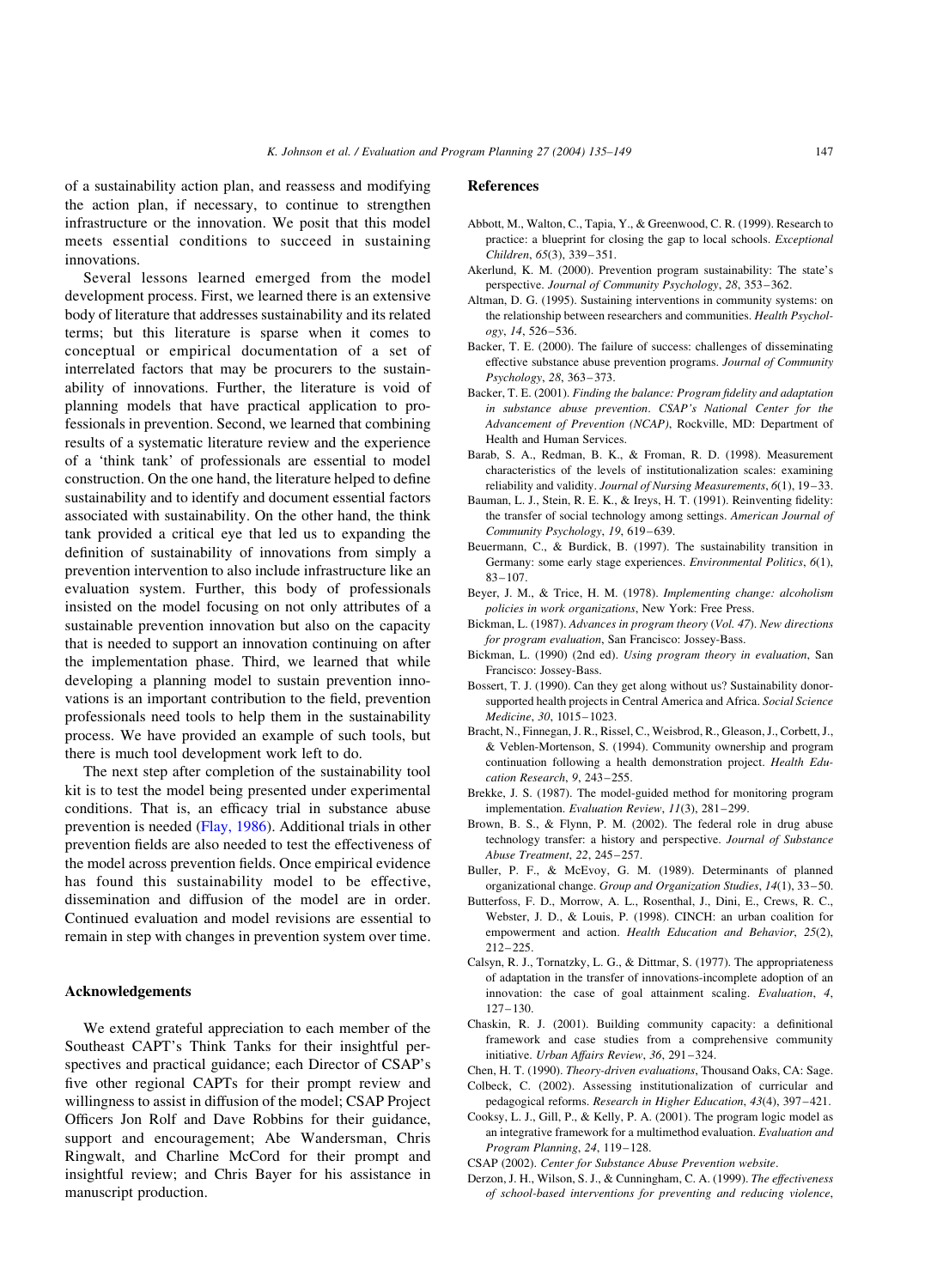Nashville, TN: Center for Evaluation Research and Methodology, Vanderbilt Institute for Public Policy Studies.

- Drucker, P. F. (1990). Managing the non-profit organization: Principles and practices, New York: Harper.
- Edwards, R. W., Jumper-Thurman, P., Plested, B. A., Oetting, E. R., & Swanson, L. (2000). Community readiness: Research to practice. Journal of Community Psychology, 28, 298–307.
- Edwards, S.L., Stern, R.F., (1998). Building and sustaining community partnerships for teen pregnancy prevention. Retrieved March 05, 2001, from US Department of Health and Human Services, Office of the Assistant Secretary for Planning and Evaluation website: [http://aspe.](http://aspe.hhs.gov/hsp/teenp/teenpreg/teenpreg.html) [hhs.gov/hsp/teenp/teenpreg/teenpreg.html](http://aspe.hhs.gov/hsp/teenp/teenpreg/teenpreg.html)
- Farrell, A. (1999). Sustainability and decision-making: The EPA's sustainable development challenge grant program. Policy Studies Review, 16(3/4), 36–70.
- Fawcett, S. B., Francisco, V. T., Schultz, J. A., Nagy, G., Berkowitz, B., & Wolff, T. (2000). The community tool box: An internet-based resource for building healthier communities. Public Health Reports, 115, 274–278.
- Flay, B. R. (1986). Efficacy and effectiveness trials (and other phases of research) in the development of health promotion programs. Preventive Medicine, 15, 451–474.
- Foster-Fishman, P. G., Berkowitz, S. L., Lounsbury, D. W., Jacobson, S., & Allen, N. (2001). Building collaborative capacity in community coalitions: a review and integrative framework. American Journal of Community Psychology, 29(2), 241–261.
- Gersten, R., Chard, D., & Baker, S. (2000). Factors enhancing sustained use of research-based instructional practices. Journal of Learning Disabilities, 33, 445–458.
- Gersten, R., Vaughn, S., Deshler, D., & Schiller, E. (1997). What we know about using research findings: implications for improving special education practice. Journal of Learning Disabilities, 30(5), 466–476.
- Glaser, E. M. (1981). Durability of innovations in human service organizations: A case study analysis. Knowledge: Creation, diffusion, utilization, 3, 167–185.
- Glaser, E. M., & Backer, T. E. (1980). Durability of innovations: how goal attainment scaling programs fare over time. Community Mental Health Journal, 16(2), 130–143.
- Goodman, R. M. (2000). Bridging the gap in effective program implementation: from concept to application. Journal of Community Psychology, 28, 309–321.
- Goodman, R. M., & Steckler, A. B. (1987). The life and death of a health promotion program: an institutionalization case study. International Quarterly of Community Health Education, 8, 5–21.
- Goodman, R. M., & Steckler, A. (1989). A framework for assessing program institutionalization. Knowledge in Society: The International Journal of Knowledge Transfer, 2, 57–71.
- Goodman, R. M., McLeroy, K. R., Steckler, A. B., & Hoyle, R. H. (1993). Development of level of institutionalization scales for health promotion programs. Health Education Quarterly, 20(2), 161–179.
- Goodman, R. M., Speers, M. A., McLeroy, K., Fawcett, S., Kegler, M., Parker, E., Smith, S., Sterling, T. D., & Wallerstein, N. (1998). Identifying and defining the dimensions of community capacity to provide a basis for measurement. Health Education and Behavior, 25(3), 256–278.
- Goodman, R. M., Steckler, A., & Kegler, M. C. (1997). Mobilizing organizations for health enhancement. In K. Glanz, F. M. Lewis, & B. K. Rimer (Eds.), Health Behavior and Health Education (pp. 287–312). San Francisco: Jossey-Bass.
- Gray, P. J. (1997). Viewing assessment as an innovation: Leadership and the change process. In P. J. Gray, & T. W. Banta (Eds.), New Directions for Higher Education, No. 100 (pp. 5–15). San Francisco: Jossey-Bass.
- Green, L. W. (1989). Is institutionalization the proper goal of grantmaking? American Journal of Health Promotion, 3, 44.
- Green, P. L., & Plsek, P. E. (2002). Coaching and leadership for the diffusion of innovation in health care: a different type of

multi-organization improvement collaborative. Journal on Quality Improvement, 28(2), 55–71.

- Gruenewald, P. J., Holder, H. D., & Treno, A. J. (2001). Environmental approaches to the prevention of alcohol, drug use, and related problems, Berkeley, CA: Prevention Research Center, Unpublished manuscript.
- Hadden, C., & Davies, T. G. (2002). From innovation to institutionalization: the role of administrative leadership in the assessment process. Community College Journal of Research and Practice, 26, 243–260.
- Hall, G. E., & Hord, S. M. (2001). Implementing Change, Boston: Allyn and Bacon.
- Hansen-Turton, T., & Kinsey, K. (2001). The quest for self-sustainability: Nurse-managed health centers meeting the policy challenge. Policy, Politics, and Nursing Practice, 2(4), 304–309.
- Haws, J., Bakamjian, L., Williams, T., & Lassner, K. J. (1992). Impact of sustainability policies on sterilization services in Latin America. Studies in Family Planning, 23, 85–96.
- Holder, H. D. (2001). The effects of substance abuse prevention: results from international research, Berkeley, CA: Pacific Institute for Research and Evaluation.
- Huberman, A. M., & Miles, M. B. (1984). Innovation up close: how school improvement works, New York: Plenum.
- Jackson, C., Fortmann, S. P., Flora, J. A., Melton, R. J., Snider, J. P., & Littlefield, D. (1994). The capacity-building approach to intervention maintenance implemented by the Stanford Five-City project. Health Education Research, 9(3), 385–396.
- Jepperson, R. L. (1991). Institutions, institutional effects, and institutionalism. In W. W. Powell, & P. J. DiMaggio (Eds.), The New Institutionalism in Organizational Sociology (pp. 143–163). Chicago: University of Chicago Press.
- Johnson, K. W. (1999). Structural equation modeling in practice: testing a theory for research use. Journal of Social Service Research, 24(3/4), 131–171.
- Johnson, K., Collins, D., Carrico, L., Center, H., Daley, C., Hays, C., Mawn, D., Shuntich, D., & Stewart, B. (2003). Sustainability readiness assessment tool, Kentucky, Louisville: Pacific Institute for Research and Evaluation, Inc.
- Johnson, K., Bryant, D., Collins, D., Noe, T. D., Strader, T., & Berbaum, M. (1998). Preventing and reducing alcohol and other drug use among high risk youths by increasing family resiliency. Social Work, 43, 297–308.
- Johnson, K., Hays, C., Center, H., & Daley, C. (2002). Sustainability bibliography. Center for Substance Abuse Prevention's Southeast CAPT, Louisville, KY: Pacific Institute for Research and Evaluation.
- Kaluzny, A. D., Schenck, A. P., & Ricketts, T. C. (1986). Cancer prevention in the workplace: an organizational innovation. Health Promotion, 1, 293–299.
- Katz, D., & Kahn, R. L. (1978) (2nd ed). The social psychology of organizations, New York: Wiley.
- Klingner, J. K., Vaughn, S., Hughes, M. T., & Arguelles, M. E. (1999). Sustaining research-based practices in reading: A 3-year follow-up. Remedial and Special Education, 20(5), 263–274. also see p. 287.
- Kumpfer, K. L. (1997). Literature review: Identification of drug abuse prevention programs [7/11/97 part I only], Unpublished report.
- Lawrence, T. B., Winn, M. I., & Jennings, P. D. (2001). The temporal dynamics of institutionalization. Academy of Management Review, 26(4), 624–644.
- Lee, A. J., Bonson, A. P. V., Yarmirr, D., O'Dea, K., & Mathew, J. D. (1995). Sustainability of a successful health and nutrition program in a remote aboriginal community. The Medical Journal of Australia, 162, 632–635.
- Lefebvre, R. C. (1992). Sustainability of health promotion programmes. Health Promotion International, 7, 239–240.
- Loucks, S. F., Newlove, B. W., & Hall, G. E. (1975). Measuring levels of use of the innovation: a manual for trainers, interviewers, and raters, Austin: The University of Texas at Austin, Research and Development Center for Teacher.

<span id="page-13-0"></span>